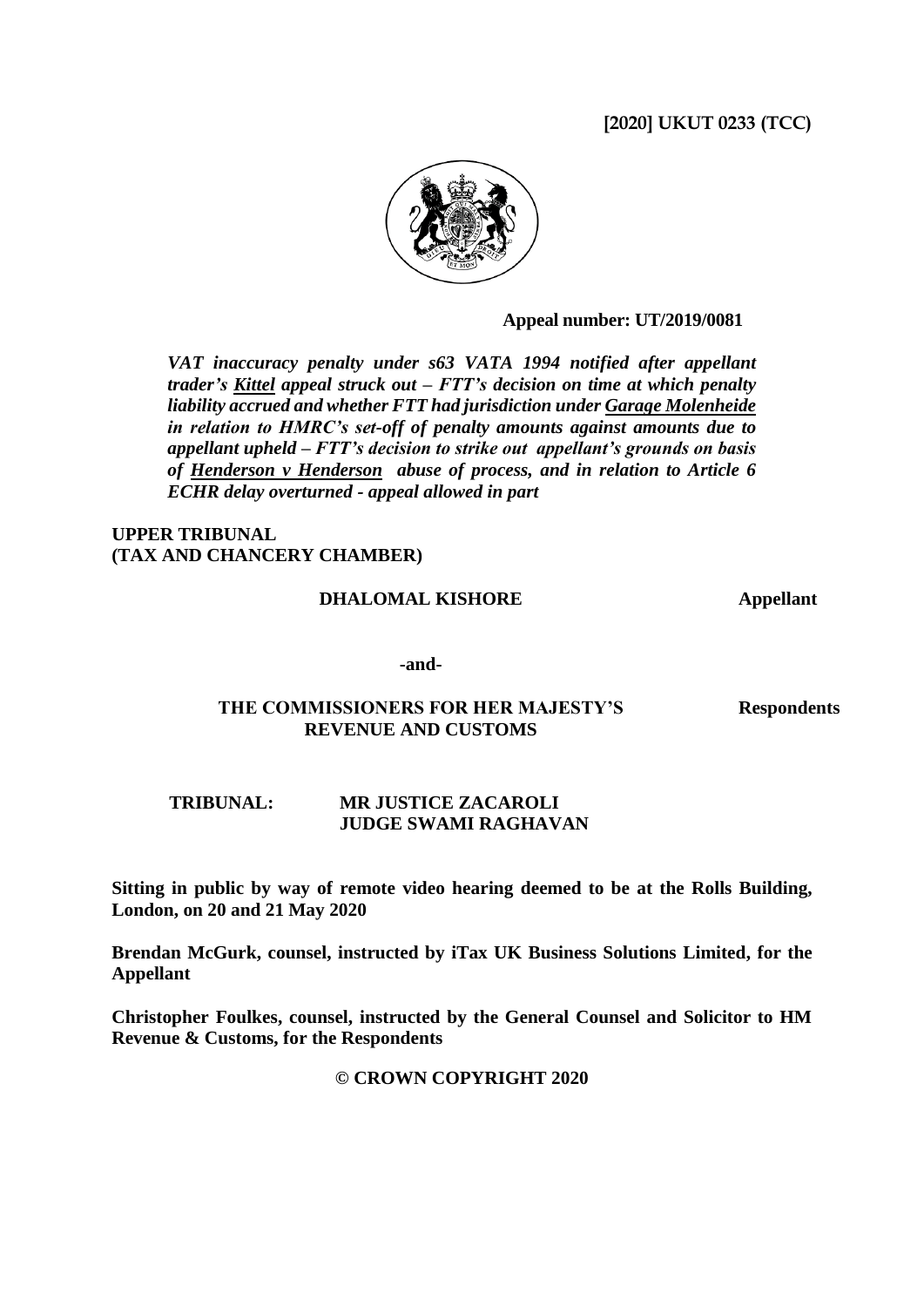# DECISION

## **Introduction**

1. This appeal arises out of a £2.5 million misdeclaration penalty that HMRC imposed under s63 Value Added Tax Act 1994 on the Appellant ("Mr Kishore"). The penalty related to inaccuracies in his VAT returns concerning input tax claims of around £22 million. HMRC refused repayment on the basis that Mr Kishore knew or ought to have known the transactions were connected with the fraudulent evasion of VAT. HMRC imposed the penalty on 3 August 2017 following the strike out of Mr Kishore's appeals to the First-tier Tribunal (the "FTT") against HMRC's refusal of input tax.

2. The FTT was asked to determine a number of preliminary issues in the penalty appeals. It found against Mr Kishore on each in its decision (the "FTT Decision") released on 20 December 2018, published as *Dhalomal Kishore v HMRC* [2018] UKFTT 0759 (TC). The FTT also allowed HMRC's application to strike out various of Mr Kishore's grounds on the basis that pursuing those would amount to an abuse of process because they sought to raise matters which ought to have been raised in the earlier input tax appeals. With the permission of the FTT, Mr Kishore now appeals the FTT Decision to the Upper Tribunal ("UT").

# **Background**

3. There is no dispute as to the basic chronology of events so far as they are relevant to the grounds of appeal.

4. Mr Kishore claimed input tax in his quarterly returns for the VAT periods 03/06 and 06/06 totalling £22,392,775.10. HMRC refused repayment of that input VAT, in their decisions of 13 July 2007 (for 03/06) and 28 March 2008 (for 06/06), on the grounds that Mr Kishore knew or ought to have known his transactions in those periods were connected with the fraudulent evasion of VAT. These grounds are commonly referred to as *Kittel* grounds after the case of the same name. Mr Kishore appealed HMRC's decisions to the tribunal on 8 August 2007 and 24 April 2008 ("the *Kittel*  appeals").

5. It is also relevant to one of Mr Kishore's grounds concerning hardship and set-off, which we will come on to explain, that HMRC had previously repaid input tax of £22,892,998.42, in respect of Mr Kishore's trading in 12/05, but left it until early 2006 to do so. As HMRC made the repayment outside of the relevant statutory time limit Mr Kishore applied for the statutory recompense known as Repayment Supplement but that was refused by HMRC on 18 April 2006. Mr Kishore in turn appealed that refusal to the FTT ("the Repayment Supplement appeal").

6. Returning to the *Kittel* appeals, the litigation of these was protracted but ultimately came to an end when the appeals were struck out on 9 September 2015 because Mr Kishore had failed to comply with an "unless" order which had required him, as is standard practice in *Kittel* appeals, to specify what issues were in contention (commonly referred to as *Fairford* directions). His application, out of time, for reinstatement was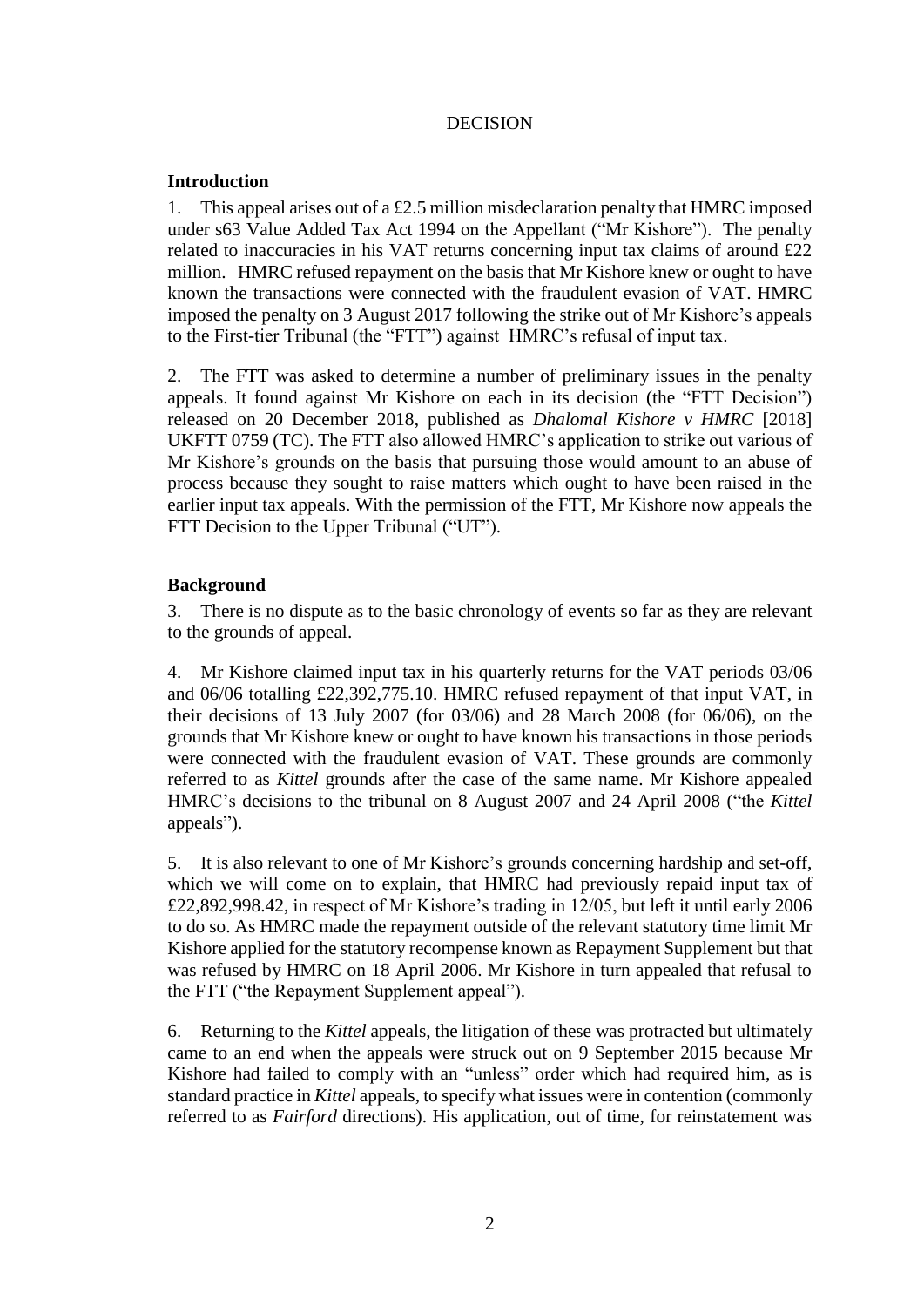dismissed by the FTT (Judge Richards) on 2 November 2016. Mr Kishore's application for permission to appeal was refused by the FTT on 26 September 2017 because it was late. His renewed application to the UT for permission to appeal was refused following a decision on the papers on 2 November 2017.

7. Meanwhile, on 3 August 2017, after Mr Kishore's reinstatement application in relation to the *Kittel* appeals had been refused by the FTT, HMRC imposed the two misdeclaration penalties under s63 VATA 1994 with which the appeal before us is concerned. These totalled £2,519,186 (made up of £1,707,846.00 for 03/06 and £811,340.00 for 06/06).

8. Shortly after that, on 7 August 2017, HMRC conceded the Repayment Supplement appeal. They accepted that a Repayment Supplement of £1,144,649.92 in relation to the late payment of the input VAT for 12/05 was due to Mr Kishore but they did not pay it to him on the basis that the sum was set off by the greater £2,519,186 penalty amount above.

9. Mr Kishore appealed to the FTT against the misdeclaration penalties on 13 September 2017 ("the penalty appeal"). HMRC applied on 7 December 2017 to have the appeal struck out. Mr Kishore applied to have a number of matters determined as preliminary issues. These applications were heard by the FTT on 4-5 June 2018 and 31 July 2018. In its decision of 20 December 2018, the FTT found against Mr Kishore on the preliminary issues and struck out all but one of his grounds.

### **The FTT's Decision**

10. In this section we deal briefly, in so far as they are relevant to the appeal before us, with the issues that were before the FTT and the FTT's conclusion on those issues. We address the detail of the FTT's consideration of the issues, however, when dealing with the substance of Mr Kishore's grounds of appeal below.

11. The FTT was first asked to resolve four points of law as preliminary issues:

(1) there was no valid assessment because it referred to the wrong assessing provision;

(2) there was no valid assessment because Mr Kishore had not been given a chance to state his defence before he was assessed;

(3) the provision giving liability was repealed without saving before liability to a penalty accrued; and

(4) the assessment was out of time.

12. The FTT determined each of these issues against Mr Kishore. There is no appeal against the first issue, and we need say no more about it. Mr Kishore appeals, however, in respect of each of the other issues (in his first three grounds of appeal).

13. Mr Kishore additionally challenged the set-off by HMRC of the repayment supplement (in respect of the 12/05 return) against the penalty assessments. His challenge was framed as, or at least wrapped up with, an application under the hardship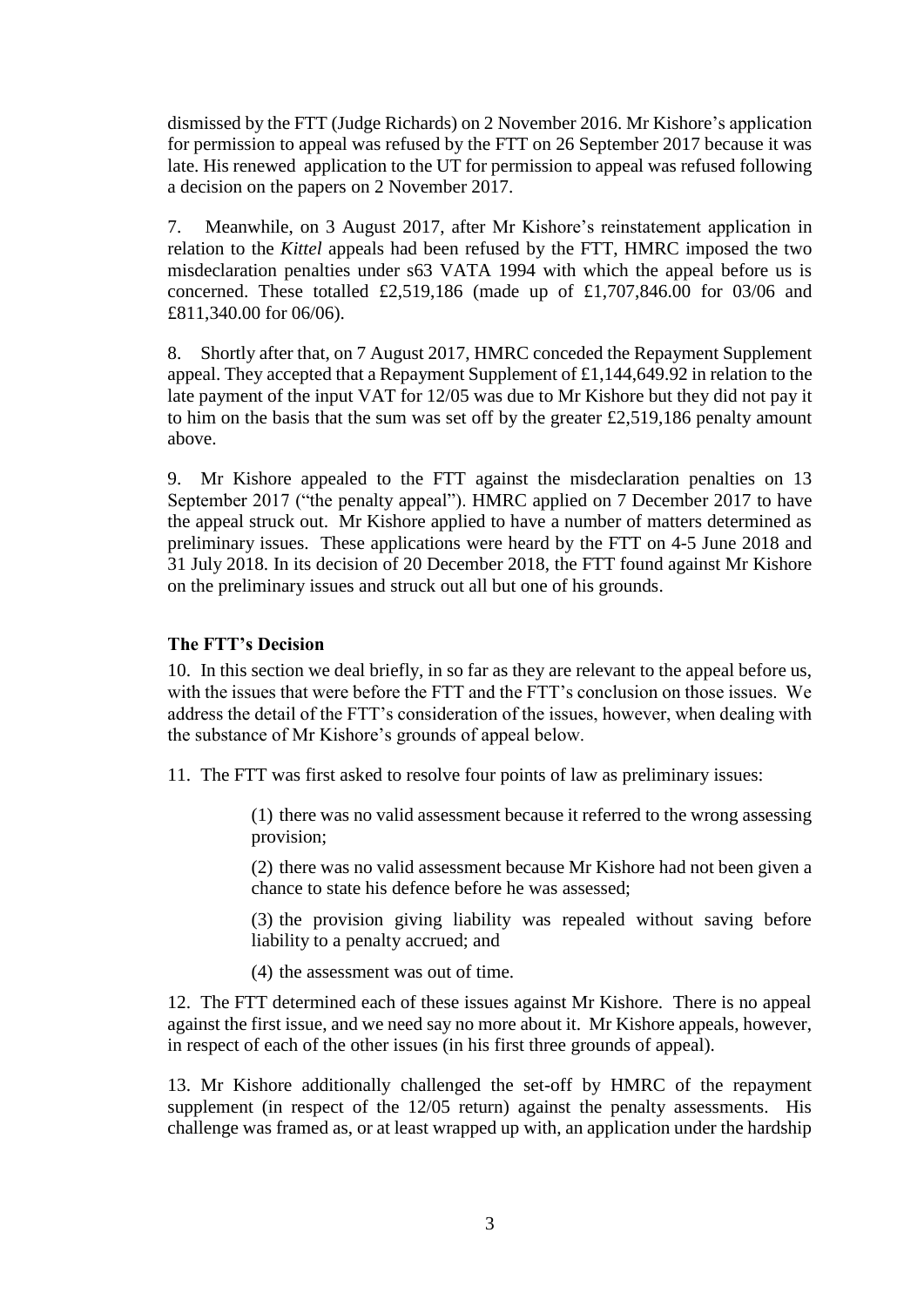provisions under s83(3B) of VATA. The FTT concluded that it had no jurisdiction to entertain this challenge. This forms the basis of Ground 4.

14. HMRC sought to strike out the penalty appeal. Mr Kishore relied on numerous grounds of appeal from HMRC's decision and sought to amend those grounds at the hearing. The FTT permitted those amendments and considered the strike-out application as against the grounds, as amended. The FTT determined all but one of the grounds of appeal against Mr Kishore. We identify the substance of the relevant grounds of appeal, and the FTT's treatment of them, when considering the arguments advanced before us on this appeal at [23] onwards below. The principal point raised for consideration under this head is whether the FTT was right to conclude that it would be an abuse of process (under the principle derived from the case of *Henderson v Henderson* (1843) 3 Hare 100 "the *Henderson* principle") for Mr Kishore to be permitted to litigate in the penalty appeal the question whether he has a reasonable excuse for the misdeclaration. The potential for abuse arises from the overlap between that issue and the issue which was raised for determination (although not determined) in the *Kittel* appeals as to whether he knew or ought to have known of the fraudulent transactions.

15. The one point which the FTT determined in Mr Kishore's favour was that he should still be allowed to pursue the ground that the size of the penalty made the misdeclaration regime or the particular penalty imposed on him disproportionate. HMRC does not appeal against that conclusion.

## **The grounds of appeal**

16. Mr Kishore advanced six grounds of appeal before us, as follows:

**Ground 1:** the accrual of liability to a penalty under s63 of VATA requires the taxpayer to be given the chance to satisfy HMRC that there was a reasonable excuse for the misdeclaration;

**Ground 2:** no liability to a penalty accrued prior to the repeal of s63;

**Ground 3:** the assessment was out of time:

**Ground 4**: HMRC had no right to set-off the repayment supplement against the penalty assessment;

**Ground 5**: the penalty violates Article 6 of the European Convention on Human Rights ("ECHR");

**Ground 6**: the FTT was wrong to strike out the penalty appeal.

17. We address these grounds of appeal as follows. Each of Grounds 1 to 3 is premised upon the contention that liability under s63 accrues only when the taxpayer has been given the chance to satisfy HMRC of the existence of a reasonable excuse for the misdeclaration, and we deal with these grounds together at [23] –[41] below. Ground 4 is addressed at [42] to [65] below. Ground 5 involves a consideration of two separate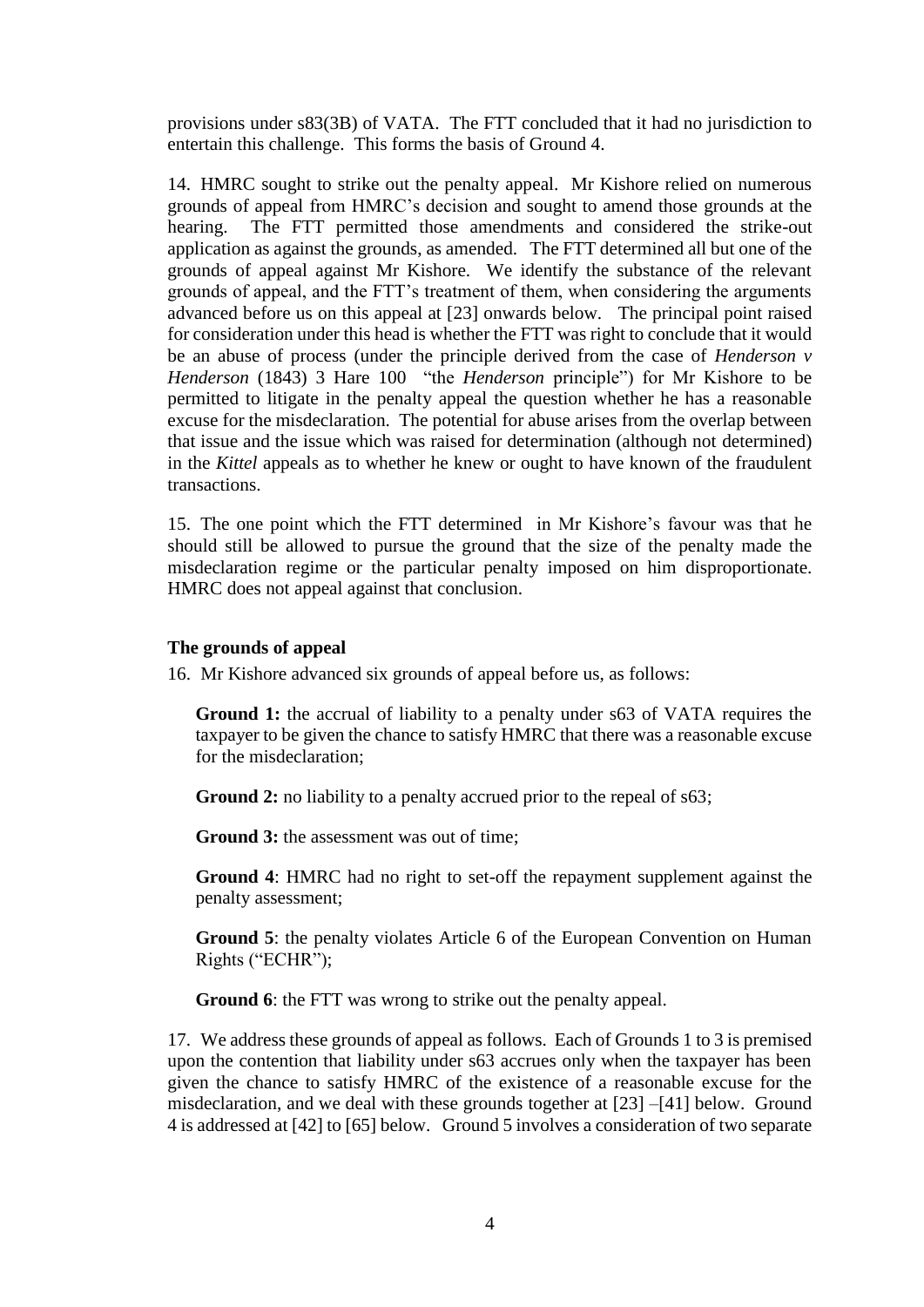issues. The first is whether there has been unreasonable delay in relation to the penalty assessments such as to breach Mr Kishore's rights under Article 6. The second is (in summary) whether the fact that Mr Kishore is precluded from defending the penalty appeal by contending that there was a reasonable excuse for the misdeclaration is an abuse of his rights under Article 6. We deal with the former issue at [66] to [91] below. The latter issue is, however, closely bound up with the central question raised under Ground 6 (i.e. whether Mr Kishore is precluded from advancing the reasonable excuse defence by reason of abuse of process) and we consider it together with ground 6 at [92] to [123] below.

#### **Law**

18. Since the underlying VAT returns date from 2006 the relevant provision governing the misdeclaration penalty assessments is s63 of VATA. That provides (so far as relevant) as follows:

"(1) In any case where, for a prescribed accounting period—

(a) a return is made which understates a person's liability to VAT or overstates his entitlement to a VAT credit, or

(b) an assessment is made which understates a person's liability to VAT and, at the end of the period of 30 days beginning on the date of the assessment, he has not taken all such steps as are reasonable to draw the understatement to the attention of the Commissioners,

and the circumstances are as set out in subsection (2) below, the person concerned shall be liable, subject to subsections (10) and (11) below, to a penalty equal to 15 per cent. of the VAT which would have been lost if the inaccuracy had not been discovered.

(2) The circumstances referred to in subsection (1) above are that the VAT for the period concerned which would have been lost if the inaccuracy had not been discovered equals or exceeds whichever is the lesser of £1,000,000 and 30 per cent. of the relevant amount for that period.

(3) Any reference in this section to the VAT for a prescribed accounting period which would have been lost if an inaccuracy had not been discovered is a reference to the amount of the understatement of liability or, as the case may be, overstatement of entitlement referred to, in relation to that period, in subsection (1) above.

(..)

(10) Conduct falling within subsection (1) above shall not give rise to liability to a penalty under this section if—

(a) the person concerned satisfies the Commissioners or, on appeal, a tribunal that there is a reasonable excuse for the conduct, or

(b) at a time when he had no reason to believe that enquiries were being made by the Commissioners into his affairs, so far as they relate to VAT, the person concerned furnished to the Commissioners full information with respect to the inaccuracy concerned."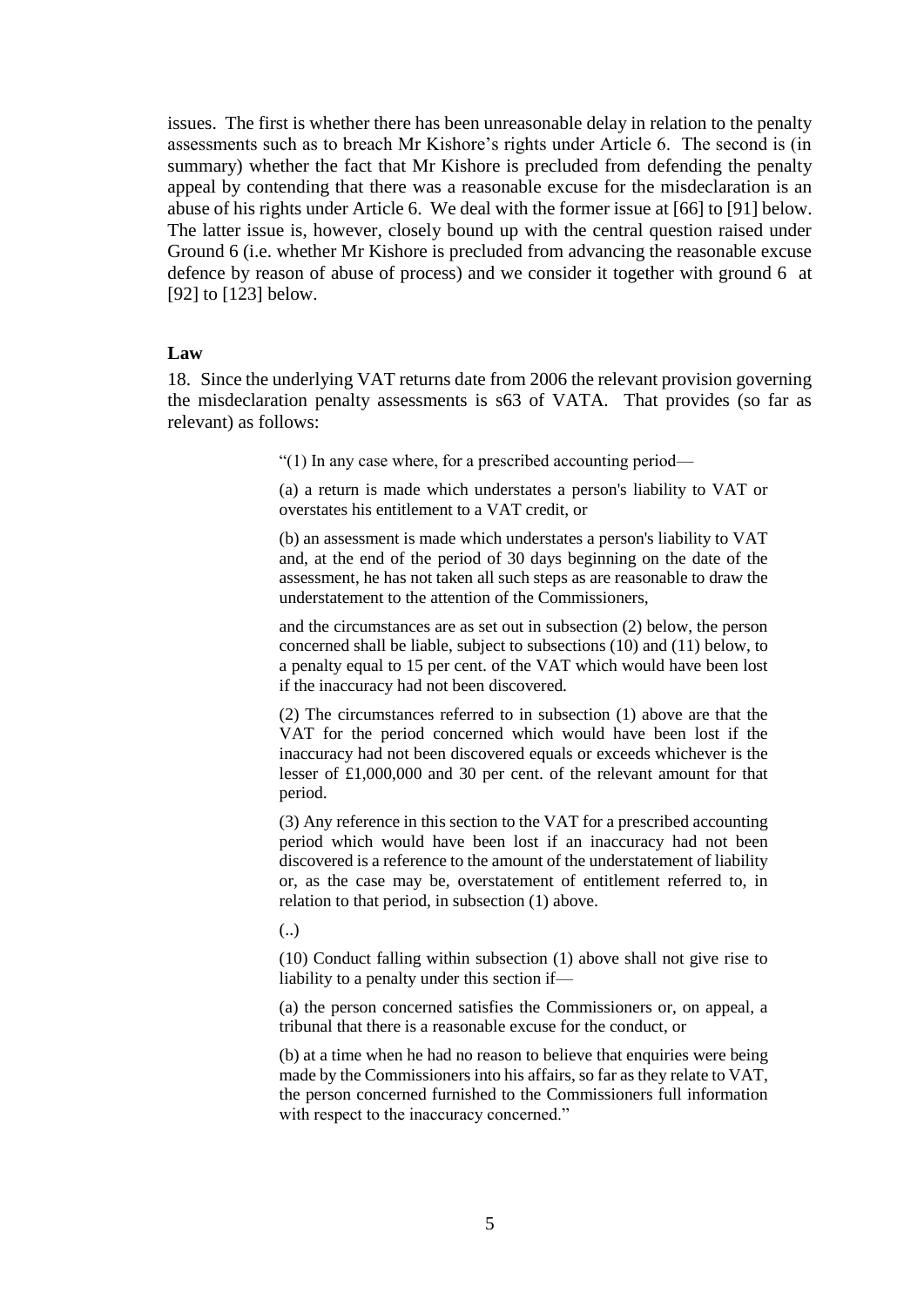19. Assessment to penalties is dealt with in s76 which provides as follows:

"(1) Where any person is liable—

(a) to a surcharge under [section 59](file:///C:/maf/wluk/app/document%3fsrc=doc&linktype=ref&context=79&crumb-action=replace&docguid=I8F93C570E44A11DA8D70A0E70A78ED65) , [section 59A](file:///C:/maf/wluk/app/document%3fsrc=doc&linktype=ref&context=79&crumb-action=replace&docguid=ICBC0B5F0E44D11DA8D70A0E70A78ED65) , [paragraph 16F of](file:///C:/maf/wluk/app/document%3fsrc=doc&linktype=ref&context=79&crumb-action=replace&docguid=I8A588EF1147B11E4AB8C9B8DDC0F3B43)  [Schedule 3B](file:///C:/maf/wluk/app/document%3fsrc=doc&linktype=ref&context=79&crumb-action=replace&docguid=I8A588EF1147B11E4AB8C9B8DDC0F3B43) or [paragraph 26 of Schedule 3BA,](file:///C:/maf/wluk/app/document%3fsrc=doc&linktype=ref&context=79&crumb-action=replace&docguid=I35E0B6A116D211E4B4B6B6DCF0EA278B) or

(b) to a penalty under any of sections 60 to 69C, or

(c) for interest under section 74, or

(d) a penalty under regulations made under section 135 of the Finance Act 2002 (mandatory electronic filing of returns) in connection with VAT,

the Commissioners may, subject to subsection (2) below, assess the amount due by way of penalty, interest or surcharge, as the case may be, and notify it to him accordingly; and the fact that any conduct giving rise to a penalty under any of sections 60 to 69B or the regulations may have ceased before an assessment is made under this section shall not affect the power of the Commissioners to make such an assessment."

(..)

(3) In the case of the penalties, interest and surcharge referred to in the following paragraphs, the assessment under this section shall be of an amount due in respect of the prescribed accounting period which in the paragraph concerned is referred to as "the relevant period"—

(…)

(d) in the case of a penalty under section 63, the relevant period is the prescribed accounting period for which liability to VAT was understated or, as the case may be, for which entitlement to a VAT credit was overstated;"

20. The time within which assessments must be made is dealt with by s77, which provides as follows:

> "(1) Subject to the following provisions of this section, an assessment under section 73, 75 or 76, shall not be made—

> (a) more than [4 years] after the end of the prescribed accounting period or importation or acquisition concerned, or

> (b) in the case of an assessment under section 76 of an amount due by way of a penalty which is not among those referred to in subsection (3) of that section, [4 years] after the event giving rise to the penalty.

> (2) Subject to subsection (5) below, an assessment under section 76 of an amount due by way of any penalty, interest or surcharge referred to in subsection (3) or (3A) of that section may be made at any time before the expiry of the period of 2 years beginning with the time when the amount of VAT due for the prescribed accounting period concerned has been finally determined."

21. In relation to Grounds 1-3 it is important to note that s63 was repealed on 31 March 2008. This was effected by Part 5(5) of Schedule 27 to the 2007 Finance Act. There were no transitional or savings provisions under Part 5(5). It is common ground that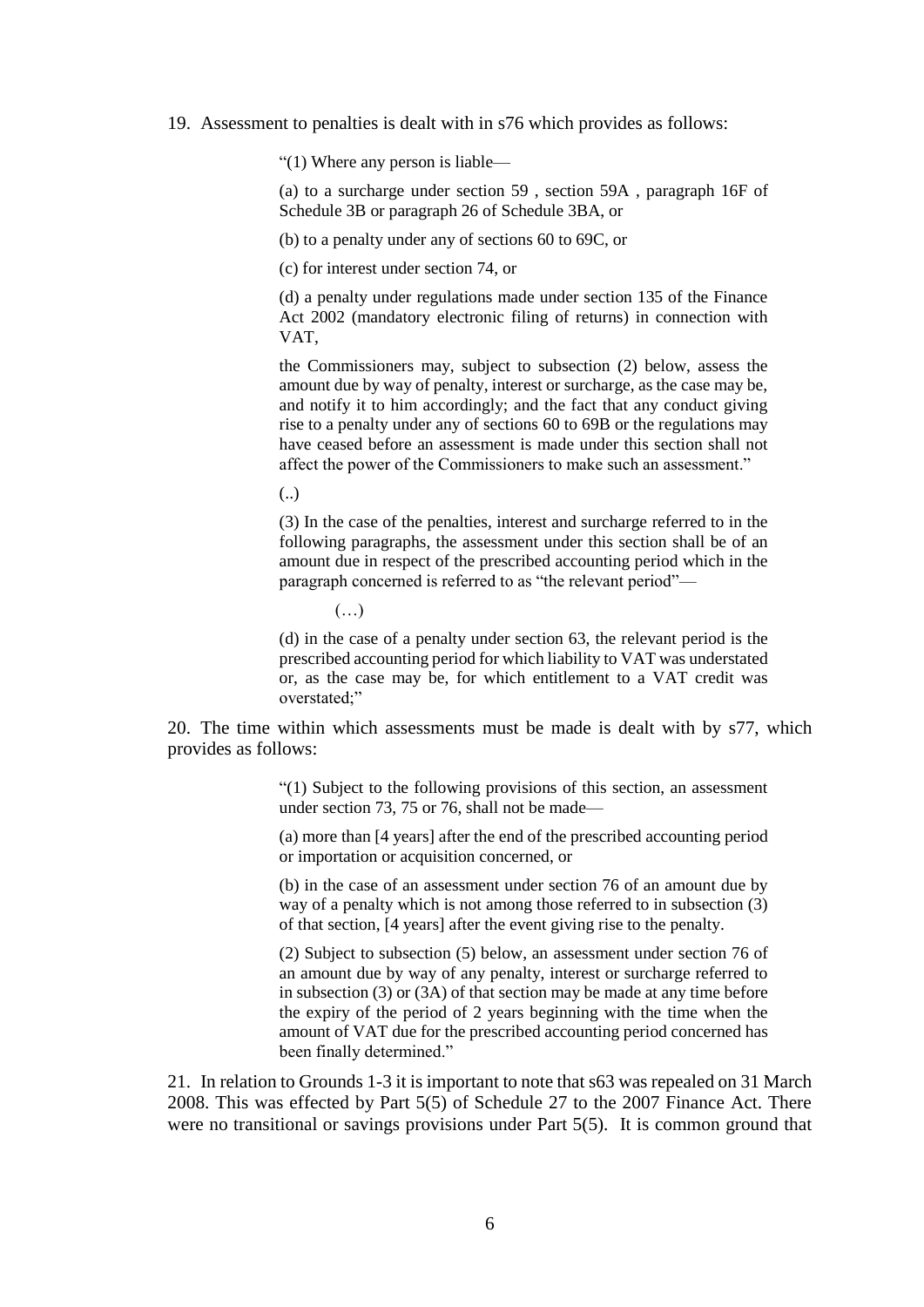s63 could not – after 1 April 2008 - be relied upon as the basis for establishing a liability upon which a penalty assessment might be raised. Whether such liability arose before that date is a matter of dispute but it is not in issue that if liability to a penalty accrued before 1 April 2008 then the penalty could be assessed under s76 VATA on the basis of the savings in respect of liabilities acquired and penalties incurred made by s16(1) of the Interpretation Act 1978. That section provides:

> "(1) Without prejudice to s 15, where an Act repeals an enactment, the repeal does not, unless the contrary intention appears,

(c) affect any … liability acquired, accrued or incurred under that enactment;

(d) affect any penalty … incurred in respect of any offence committed against that enactment."

22. As regards Ground 4, HMRC's right of set-off is governed by s81, which provides:

"(1) Any interest payable by the Commissioners (whether under an enactment or instrument or otherwise) to a person on a sum due to him under or by virtue of any provision of this Act shall be treated as an amount due by way of credit under section 25(3).

(..)

…

(3) Subject to subsection (1) above, in any case where—

(a) an amount is due from the Commissioners to any person under any provision of this Act, and

(b) that person is liable to pay a sum by way of VAT, penalty, interest or surcharge,

the amount referred to in paragraph (a) above shall be set against the sum referred to in paragraph (b) above and, accordingly, to the extent of the set-off, the obligations of the Commissioners, and the person concerned shall be discharged."

#### **Grounds 1 to 3**

23. The FTT (at [25] –[37]) dealt with and dismissed Mr Kishore's argument that, as a matter of statutory interpretation of s63, no liability accrued under s63(1) until he had been given the chance to explain what reasonable excuse or other defence he had. That interpretation, Mr Kishore argued, flowed from s63(1) being "subject to" subsection 10 which specified that conduct falling within s63(1) "shall not give rise to liability to a penalty" if the person concerned satisfies the Commissioners, or on appeal, a tribunal that there is a reasonable excuse for the conduct. The FTT rejected that interpretation. s63(10), when read literally referred not just to HMRC, but also to the tribunal, being satisfied. If the appellant's interpretation was correct it would lead to the impossible situation that no liability would arise until the as yet non-existent assessment had been appealed to the tribunal. Further, if correct, it would lead to the nonsensical result that a taxpayer who lacked a reasonable excuse would have no liability unless and until he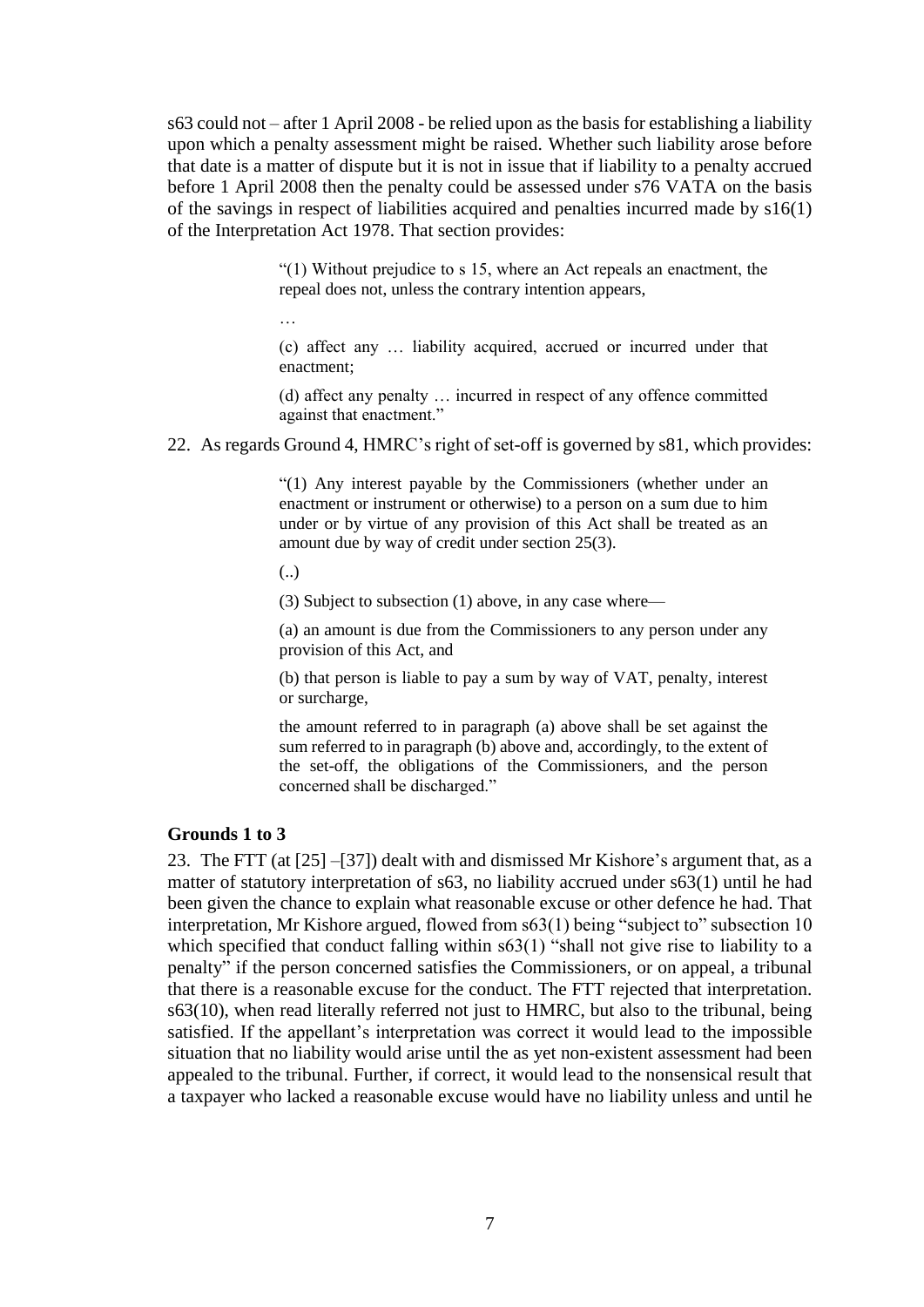or she had been given the chance to put forward a defence (which the taxpayer, by definition, would not have).

24. Under Ground 1 Mr Kishore advances the same essential argument that s63(10) imposes a procedural requirement that operates as a pre-condition to liability. It is said that this is the true construction of s63 (construed as a piece of domestic legislation) but, even if not, this interpretation is mandated by the fact that s3 of the Human Rights Act 1998 ("HRA 1998") requires the provision to be construed so as to be compatible with Article 6.

25. So far as the construction of the provision is concerned, aside from Article 6, the contention is similarly based on the fact that s63(1) states that a person shall be liable (if there is an overstatement) subject to  $ss(10)$  and  $(11)$ ; the words "subject to" refer to subsections which impose pre-conditions to liability (not to sections which enable a liability that already accrued to be revoked).

26. It is contended that Mr Kishore's right to a fair trial under Article 6 depends upon him being given the opportunity to satisfy HMRC that he had a reasonable excuse.

27. It is common ground that s63 VATA misdeclaration penalties are "criminal" for the purposes of Article 6 ECHR. Article 6 provides so far as relevant:

> 1.In the determination of his civil rights and obligations or of any criminal charge against him, everyone is entitled to a fair and public hearing within a reasonable time by an independent and impartial tribunal established by law….

> 2.Everyone charged with a criminal offence shall be presumed innocent until proved guilty according to law.

> 3. Everyone charged with a criminal offence has the following minimum rights:

> (a) to be informed promptly, in a language which he understands and in detail, of the nature and cause of the accusation against him;

> (b) to have adequate time and the facilities for the preparation of his defence;

> (c) to defend himself in person or through legal assistance of his own choosing or, if he has not sufficient means to pay for legal assistance, to be given it free when the interests of justice so require;

 $(d)$  ....

28. Section 3 of HRA 1998 requires primary and secondary legislation to be read and given effect in a way which is compatible with Convention rights "so far as it is possible to do so", whether the legislation in question was enacted before or after the HRA 1998.

29. Reliance is placed on the regime implemented upon the repeal of s63 (under Schedule 24 to the Finance Act 2007) as illuminating the position under s63. Mr McGurk pointed to a passage in HMRC's internal guidance CH300400 (published on 11 March 2016). This states, among other things that: "In order to protect the person's rights under Article 6 of the ECHR you must tell them that they may be liable to a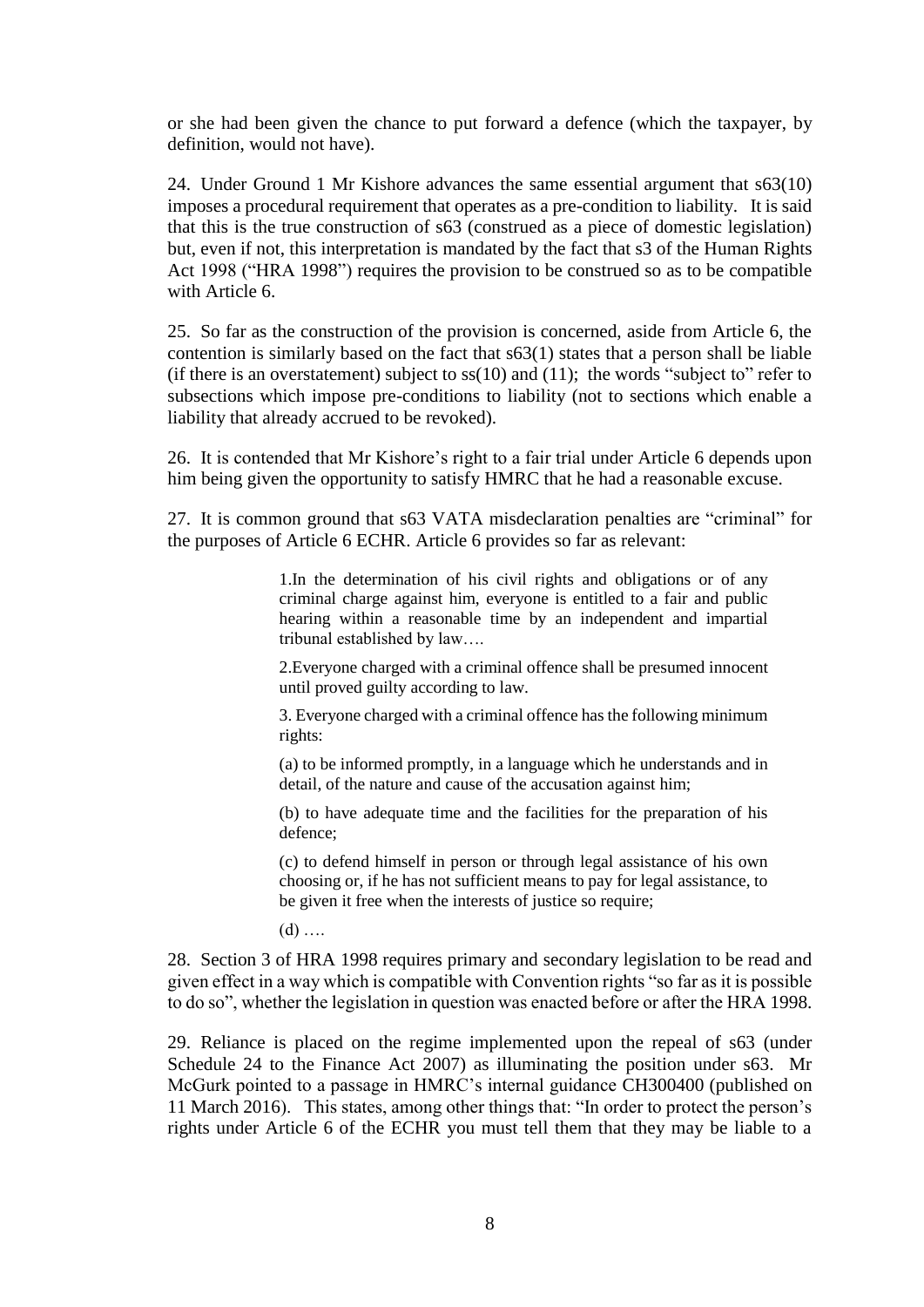penalty as soon as you find something wrong that could result in a penalty and before you discuss the behaviour." The Appellant contends that unless this procedure is followed, the taxpayer's human rights are not properly protected.

30. We reject the essential premise that s63(10) imposes a procedural pre-condition to liability accruing. From first principles, s63(1) imposes a liability for a misdeclaration that, unless made subject to ss(10), would be strict. Because it is made subject to ss(10), however, the liability is not strict. Liability exists only in the absence of a reasonable excuse. The form of words "if … the person concerned satisfies…" establish that the burden of proving the existence of a reasonable excuse is on the taxpayer. While liability would not be *established* if the taxpayer can demonstrate a reasonable excuse (whether to the satisfaction of HMRC or a tribunal), that does not prevent liability *accruing* from the date of the misdeclaration whenever the defence of reasonable excuse is either inapplicable or fails.

31. The principle against doubtful penalization is not engaged therefore as there is no ambiguity over the circumstances in which the liability arises.

32. As to Article 6: (1) in agreement with HMRC's argument, it imposes procedural requirements which, although they may have a substantive effect, do not determine whether, or when, liability under the domestic statutory provision accrues; and (2) in any event, the rights which arise from Article 6, which include (as noted in the guidance issued in relation to Sch 24) the right to silence (or the right not to self -incriminate) and the right to be informed of such rights before being interviewed, do not extend to the right to satisfy the authorities as to any aspect of the offence, or a defence to it, before liability accrues.

33. Thus, in common with other instances of criminal liability, the fact that a person may not know that criminal liability has been incurred or has not yet had the chance to put forward a response does not preclude liability accruing. The person will of course be entitled to know the details of the offence and have a chance to defend against it once the offence has been notified.

34. In Mr Kishore's grounds of appeal, it was contended that unless s63(10) was interpreted as requiring the taxpayer to be given the opportunity to proffer a reasonable excuse *before liability accrued* it would have the effect of reversing the criminal burden of proof onto the taxpayer, which would be a breach of Article 6. For the reasons already given, we reject the contention that Article 6 has any relevance to the date upon which liability accrues. Although not expressed in this way in the grounds of appeal, we understood Mr McGurk additionally to argue that ss(10) should be interpreted, so as to be consistent with Article 6, as imposing the burden of proving the absence of reasonable excuse on HMRC.

35. He submitted, first, that the subsection is ambiguous and that interpretation in accordance with Article 6 requires the ambiguity to be resolved in Mr Kishore's favour. In our judgment there is no ambiguity in  $ss(10)$ : it clearly requires the taxpayer to establish a reasonable excuse.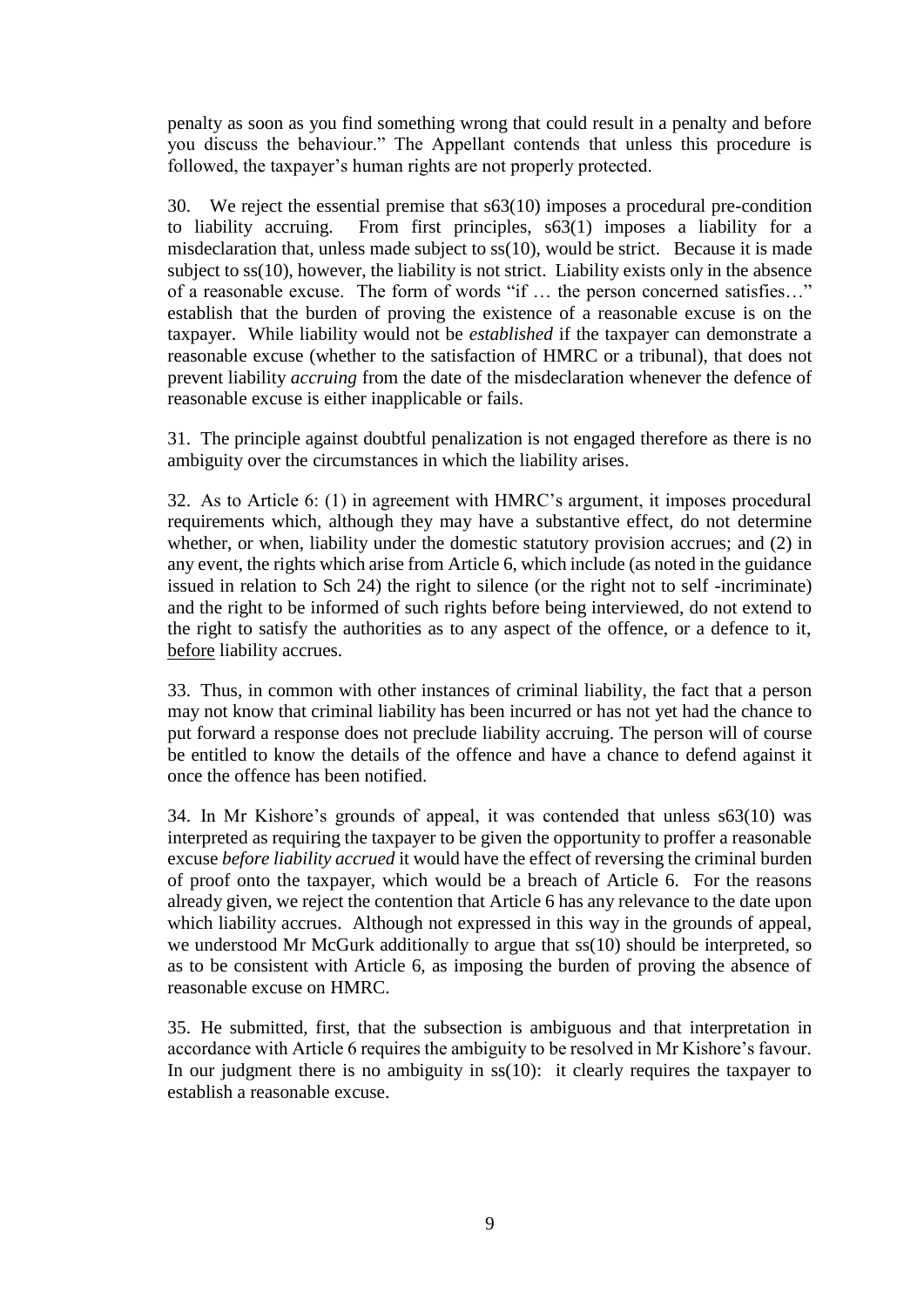36. Alternatively, he submitted that even if there was no ambiguity ss(10) should be declared incompatible with Article 6. We agree with HMRC there is no general principle that placing the burden of proof on a defendant in the context of a criminal offence is necessarily inconsistent with Article 6. As HMRC point out, there are instances of domestic criminal offences in England  $\&$  Wales placing the burden of proof in respect of a particular defence on the defendant without giving rise to an issue of compatibility with Article 6 of the ECHR. The offence for carrying certain bladed articles in public under s139 of the Criminal Justice Act 1988, punishable by imprisonment, is one such an example. Section 139(1) provides that any person who has with him in a public place such an article is guilty of an offence. Section 139(4) then provides that it shall be a defence for a person charged with an offence under s139(1) to prove that he had good reason or lawful authority for having the article with him in a public place.

37. Mr McGurk referred us to *King v Walden* [2001] STC 822, where in paragraph (4) of the headnote it was stated that "on appeal the burden of proof lay with the Crown." That was concerned, however, with a different statutory provision, under which a penalty could be imposed where a person "fraudulently or negligently" delivered an incorrect return. In that context, the burden of proving fraud or negligence clearly rested on HMRC.

38. The only other authority to which we were referred on this issue was *Eurowines (C&C) Ltd v Revenue and Customs Commissioners* [2018] 1 WLR 3248. That case concerned a penalty under paragraph 4(1) of Schedule 41 to the Finance Act 2008 on a wholesale trader in alcoholic drinks on the grounds it acquired goods which were not duty-paid. Section 154(2) of the Customs and Excise Management Act 1970 imposed on the trader the burden of proving that duty had been paid. The Court of Appeal rejected the appellant's contention that it was contrary to Article 6 for the burden to be imposed on the trader. Of particular note for our purposes, paragraph 20 of Schedule 41 provided a defence of reasonable excuse in materially the same terms as s63(10), but there was no suggestion that it was incompatible with Article 6 to impose the burden of establishing the existence of a *defence* on the taxpayer.

39. Reference was made, at [15] of the judgment of David Richards LJ, to *Salabiaku v France* (1988) 13 EHRR 397, in which the European Court of Human Rights stated, at [28] that Article 6 did not prohibit presumptions of fact or law in principle, but required them to be confined within reasonable limits. We have not been presented with any sufficient argument that ss63(10) falls outside such reasonable limits. Accordingly, we reject the argument that ss63(10) conflicts with Article 6.

40. Ground 2 (the repeal point) is wholly dependent on Ground 1 being correct. It is not, so Ground 2 fails. (As mentioned above, s16 of the Interpretation Act provides that the repeal of an enactment does not affect any liability incurred or accrued under the enactment).

41. Ground 3 (penalty assessment out of time) relies on the argument that a s76 penalty assessment is dependent on there being an accrued liability under s63, and that there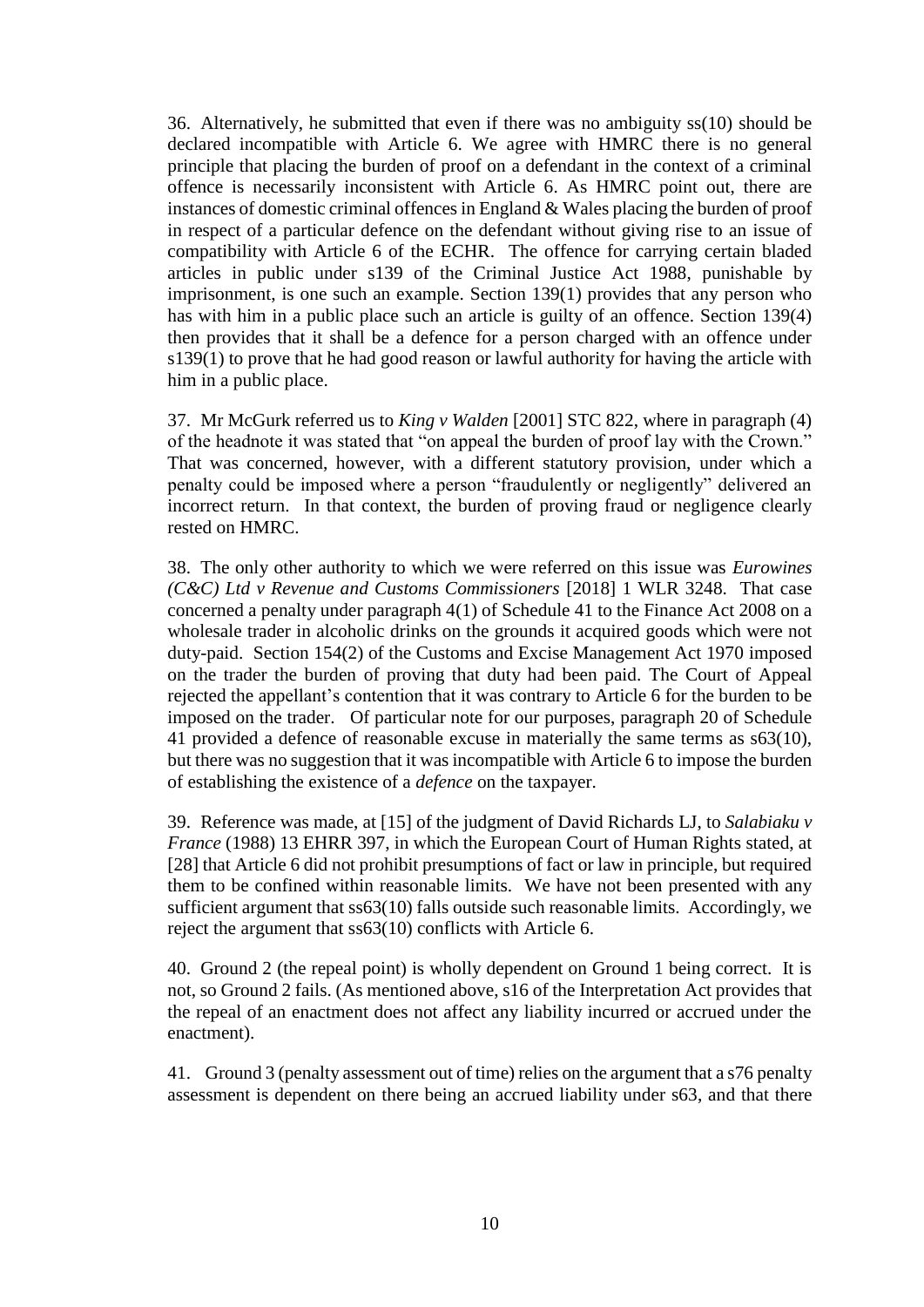was no such liability as at 31 March 2008. It is also wholly dependent on Ground 1 being correct and therefore fails for the same reason.

#### **Ground 4: no right of set-off**

42. The FTT concluded that it had no jurisdiction over HMRC's exercise of set-off. Mr Kishore's argument before the FTT was that it had jurisdiction to make an order to the effect that HMRC could not exercise set-off pending final determination because the FTT had been given jurisdiction to determine applications for hardship and because of the interaction between that jurisdiction and the decision of the CJEU in *Garage Molenheide BVBA v Belgium* [1998] STC 126 ("*Garage Molenheide*"), which we consider below.

43. The FTT rejected that argument, concluding that although the CJEU in *Garage Molenheide* had concluded that provisions of law would be disproportionate if they made it impossible for "the court adjudicating on the substance of the case" to lift in whole or in part the retention of refundable VAT before a decision on the substance of the case became definitive would be disproportionate, that did not have the effect of conferring relevant jurisdiction on the FTT: it was sufficient for EU law purposes that Mr Kishore could challenge the set-off by judicial review ([67]-[83]).

44. Having concluded that there was no jurisdiction, it was unnecessary for the FTT to deal with Mr Kishore's substantive arguments regarding set-off. It nevertheless explained, at [86] – [109], why it would in any event have rejected those arguments:

(1) certain of Mr Kishore's arguments fell away as a result of the FTT's conclusions on Grounds 1 to 3;

(2) it rejected Mr Kishore's argument that EU law prohibited HMRC from exercising set-off, because his right to repayment was purely a domestic law right and not a fundamental principle of EU law;

(3) it rejected Mr Kishore's argument that the set-off amounted to an unlawful refusal of hardship because this was, in essence, a challenge to HMRC's decision to exercise its right of set-off, which was something the FTT had no jurisdiction over; and

(4) it rejected Mr Kishore's arguments that the set-off was in breach of the ECHR, as the exercise of set-off did not breach the presumption of innocence, did not bar his right to representation and there was no right to "equality of arms" but a right to a fair hearing, which was not infringed.

45. It is not suggested that there is any statutory right of appeal to the FTT against HMRC's decision to exercise set-off. On the face of it, therefore, there is no jurisdiction. The appellant's grounds and written submissions appeared at first sight to contend that the tribunal's statutory jurisdiction in relation to hardship applications provided a "hook". Mr McGurk accepted in oral submission, however, that it did not. He was clearly right to do so: the tribunal's hardship jurisdiction under s84 has no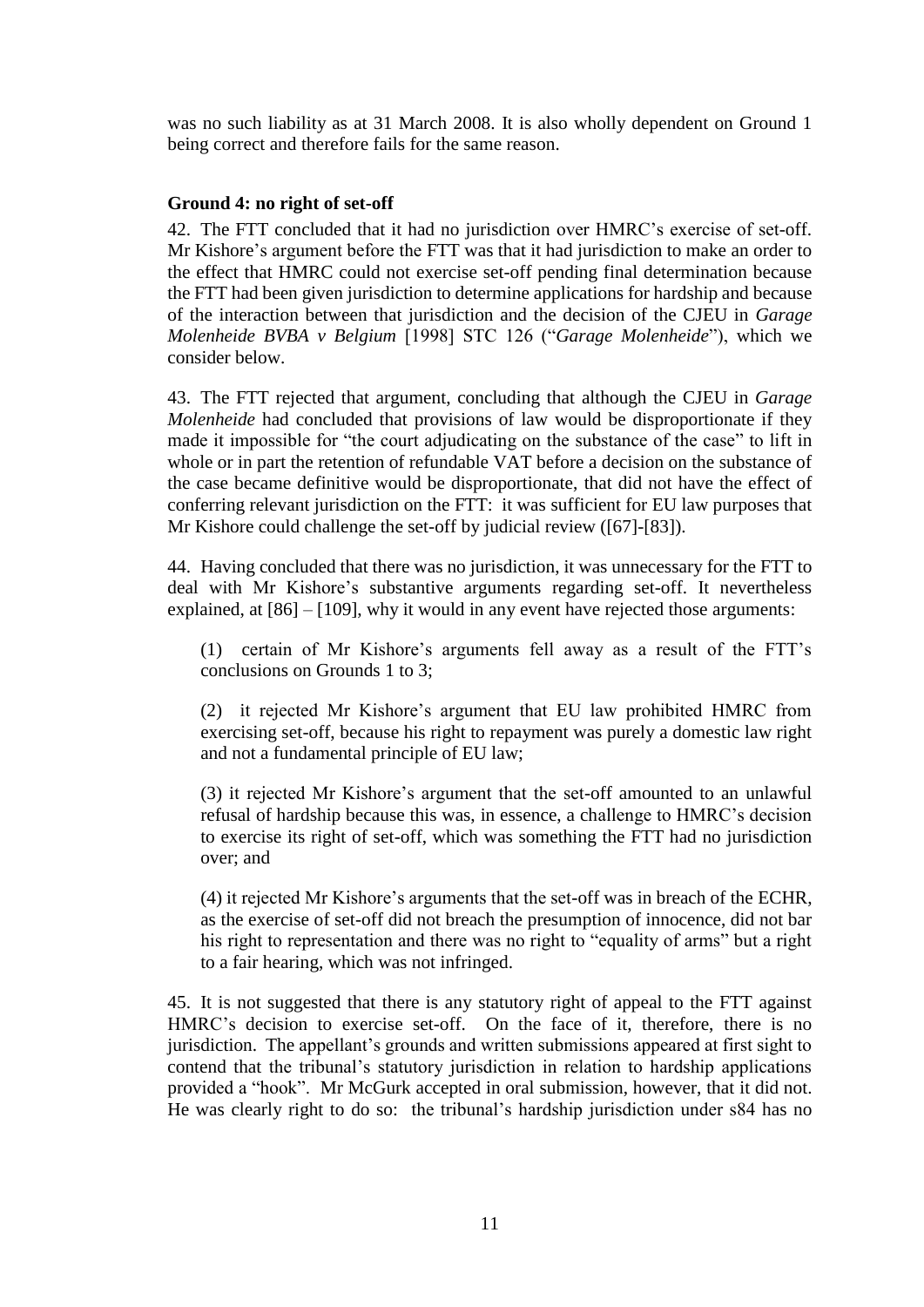application to an appeal against imposition of a penalty, since no payments or deposits are required for penalties (as distinct from the VAT due).

46. Mr McGurk maintained before us, however, the submission that the FTT's jurisdiction flowed from the CJEU's decision in *Garage Molenheide.* That case concerned a reference from the Belgian courts in four cases where VAT credits due to the taxpayers were withheld by the tax authority either because of tax evasion concerns or because of a contested VAT debt to the authority.

47. The court held that while the Sixth Directive did not in principle preclude withholding measures such as those used in the four cases, "…in accordance with the principle of proportionality, the member states must employ means which, whilst enabling them effectively to attain the objective pursued by their domestic laws, are the least detrimental to the objectives and the principles laid down by the relevant Community legislation" [46]. The proportionality principle applied "since if the [member state's] measures go further than necessary in order to attain their objective, they would undermine the principles of the common system of VAT …" [48].

48. The applicants in the cases referred by the Belgian courts highlighted the lack of effective judicial remedy in the proceedings concerning retention (which it referred to as the attachment proceedings) and also that where the tax authority appealed a decision favourable to the taxpayer it was impossible to have the retention lifted until the case was finally determined.

49. The ECJ went on to say:

55. In that connection, it must be observed that, in considering whether the adverse effect on the right of deduction is proportionate, the availability of effective judicial review is necessary both in the proceedings on the substance of the case and in those before the judge hearing attachment proceedings.

56. Consequently, provisions of laws or regulations which would prevent the judge hearing attachment proceedings from lifting in whole or in part the retention of the refundable VAT balance, even though there is evidence before him which would prima facie justify the conclusion that the findings of the official reports drawn up by the administrative authority were incorrect, should be regarded as going further than is necessary in order to ensure effective recovery and would adversely affect to a disproportionate extent the right of deduction.

57. Similarly, provisions of laws or regulations which would make it impossible for the court adjudicating on the substance of the case to lift in whole or in part the retention of the refundable VAT balance before the decision on the substance of the case becomes definitive would be disproportionate.

50. The court concluded at [64]:

"The answer to be given must therefore be that it is for the national court to examine whether or not the measures in question and the manner in which they are applied by the competent administrative authority are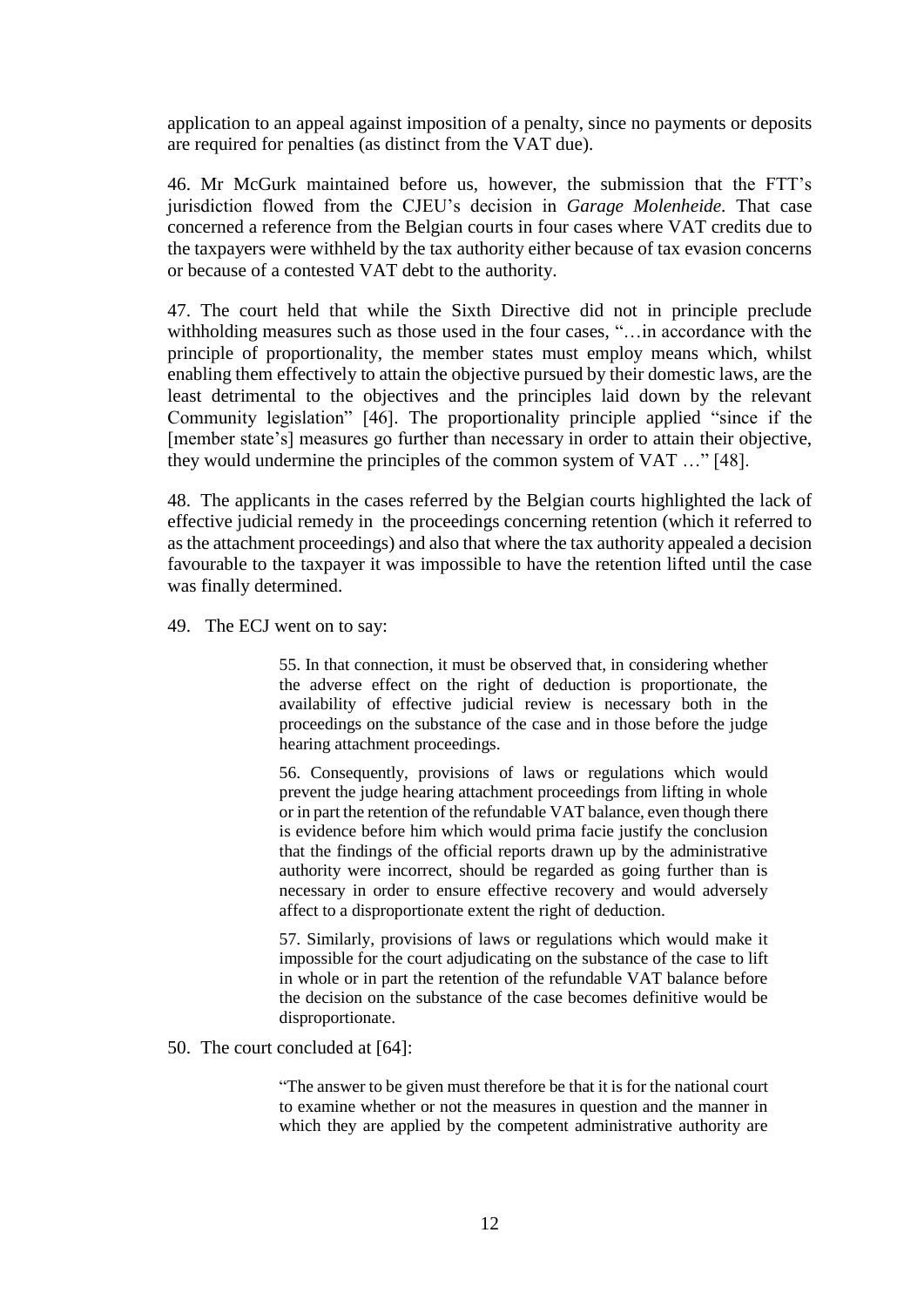proportionate. In the context of that examination, if the national provisions or a particular construction of them would constitute a bar to effective judicial review, in particular review of the urgency and necessity of retaining the refundable VAT balance, and would prevent the taxable person from applying to a court for replacement of the retention by another guarantee sufficient to protect the interests of the Treasury but less onerous for the taxable person, or would prevent an order from being made, at any stage of the procedure, for the total or partial lifting of the retention, the national court should disapply those provisions or refrain from placing such a construction on them. Moreover, in the event of the retention being lifted, calculation of the interest payable by the Treasury which did not take as its starting point the date on which the VAT balance in question would have had to be repaid in the normal course of events would be contrary to the principle of proportionality."

51. Mr McGurk's submission that the FTT must have jurisdiction in this case, rests on the court's statement at [57] above.

52. We reject Mr Kishore's reliance on *Garage Molenheide* in essence for the reasons the FTT explained (at [71]). All that the ECJ required, as is clear from its conclusion at [64] was that member states must have in place an effective judicial control mechanism for the taxpayer to challenge the exercise of set-off. That feature was lacking both in relation to attachment proceeding and the substantive proceedings on the facts of the referred cases. In contrast, the UK does have in place the necessary judicial control mechanism, namely judicial review proceedings. The ECJ did not need to, and therefore did not, define what was the court "adjudicating on the substance of the matter" or otherwise require that jurisdiction be conferred on a court before which an appeal on a related issue was brought.

53. This conclusion is consistent with the Court of Appeal's decision in *R (Teleos Plc and Others) v CEC* [2005] STC 1471*.* In that case the commissioners, having determined that the supply of mobile phones by the taxpayer was not zero-rated and was thus chargeable to VAT, exercised a right of set-off against input credits otherwise due to the taxpayer. Pending determination of the lawfulness of the commissioner's decision that the phones did not meet the conditions for zero-rating, the taxpayer applied for interim relief in the form of payment of 50% of the total amount set-off by the commissioners.

54. It was common ground that the commissioner's decision to refuse an interim payment was susceptible to challenge by way of judicial review. Moses J considered, however, that judicial review could not succeed, and there was no appeal against that part of his decision. It was also common ground that the conditions for interim payment set out in CPR 25.7 were not met. The taxpayer argued, however, that in light of *Garage Molenheide* the court had power to order an interim remedy under CPR 25 notwithstanding that it was not referred to in CPR 25.

55. The Court of Appeal rejected the taxpayer's argument that the civil procedure rules on interim relief, the terms of which were not met, nevertheless needed to be given a strained interpretation because of *Garage Molenheide.* Dyson LJ, at [29], having noted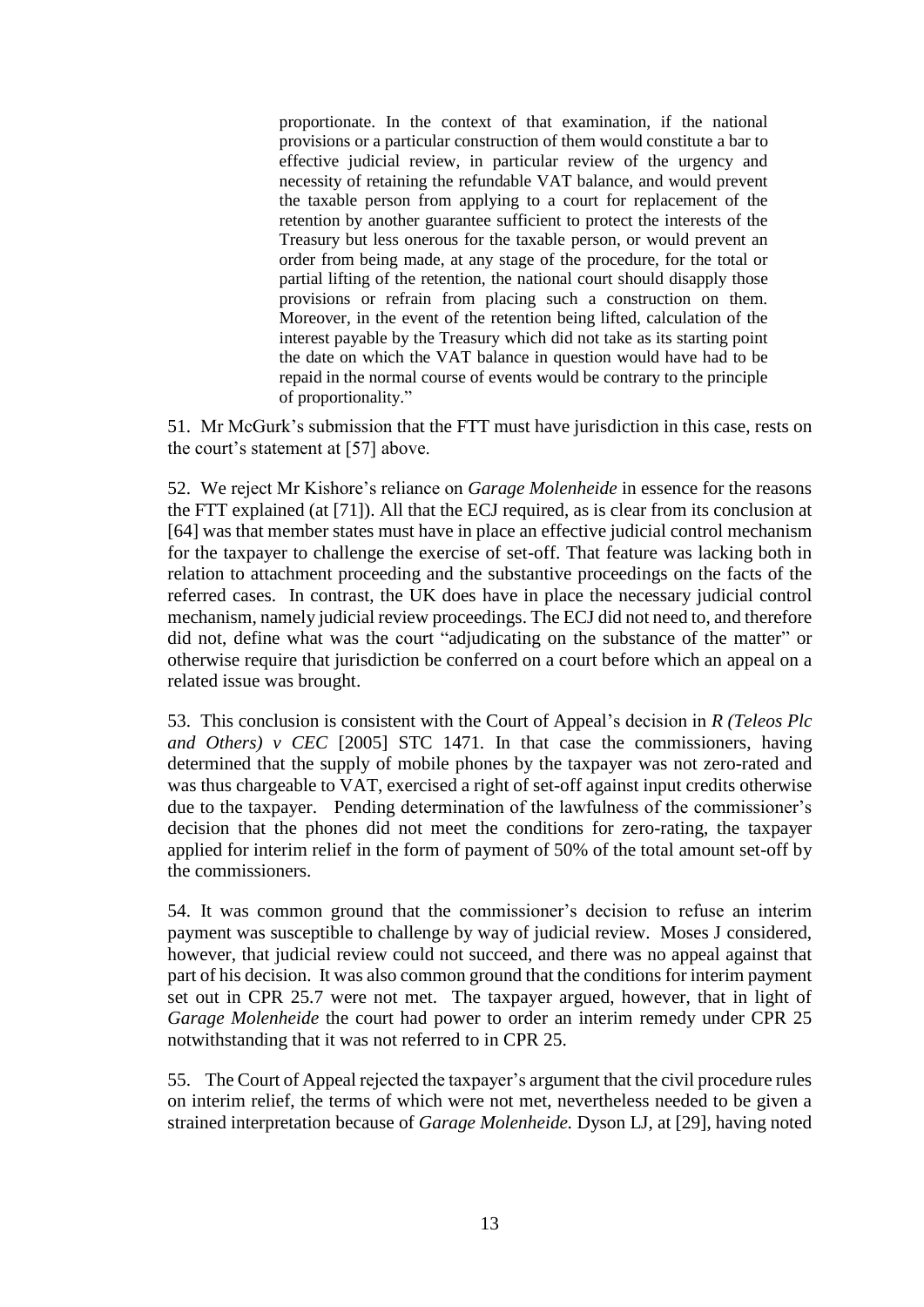that there was no challenge to the judge's rejection of a public law challenge on the facts of that case, said:

> "The critical point is that the courts of this country do provide a mechanism for ensuring that proportionate decisions are made by the Commissioners in relation to interim payments, and if they are not, the court can intervene. That is sufficient to meet the requirements of the EC as articulated in *Garage Molenheide*, and obviates any need to give a strained interpretation to CPR 25.1 or CPR 25.7. Our system is to be distinguished from the Belgian system where, as was made clear in *Garage Molenheide*, the national court had no power to interfere with a decision not to make an interim payment of VAT in any circumstances."

56. We reject Mr McGurk's arguments that *Teleos* is to be distinguished because it was concerned with interim relief under CPR Part 25 rather than vindication of right to deduct or because the taxpayer had also raised the issue of judicial review. The Court of Appeal's conclusion that *Garage Molenheide* did not require a remedy to be fashioned where (it was common ground) none existed as a matter of domestic law is equally applicable to the present case. The fact that the judge had concluded that judicial review was not available on the facts is irrelevant: it was the existence of the right to assert a claim for judicial review which distinguished *Garage Molenheide*, and that is equally the case here.

57. *Teleos* was applied (albeit *obiter*) in *R (on the application of Rouse) v HMRC* [2013] UKUT 383. In that case, HMRC set-off a VAT credit due to the taxpayer against a debit on the taxpayer's account. The UT determined, first, that there was in fact no debit on the taxpayer's account and so nothing against which the credit could be set off. Having heard full argument on the point, however, it went on to consider the taxpayer's argument that the exercise of set-off was a disproportionate remedy in light of *Garage Molenheide*. The UT, applying *Teleos*, held that since the taxpayer could apply to the court for judicial review of HMRC's exercise of discretion to set-off the credit against the debit, the principle in *Garage Molenheide* was not engaged. It was irrelevant that the application for judicial review would have to be made to a different court than the tribunal which would ultimately determine the validity of his claim. At [75] the UT said this:

> "We agree with Ms Simler, and follow Dyson LJ in concluding, that the availability of that remedy is sufficient, and that the CJEU was not seeking to lay down the principle that the court (here, the First-tier Tribunal) which is to determine the merits of the claim must also be able to suspend the effect of, in this case, s130."

58. Mr McGurk relied on two first instance decisions which he contends the FTT should have followed: *Coleman v CEC* [2000] BVC 2042 and *Guernsey Leasing Co v HMRC* [2006] UKVAT V 19974*.*

59. In *Coleman* the VAT and Duties Tribunal considered the proportionality of, among other matters, s84(2) and (3) VATA 1994 as it then was. Section 84(2) prevented the tribunal hearing assessment, penalty and surcharge appeals, unless the appellant had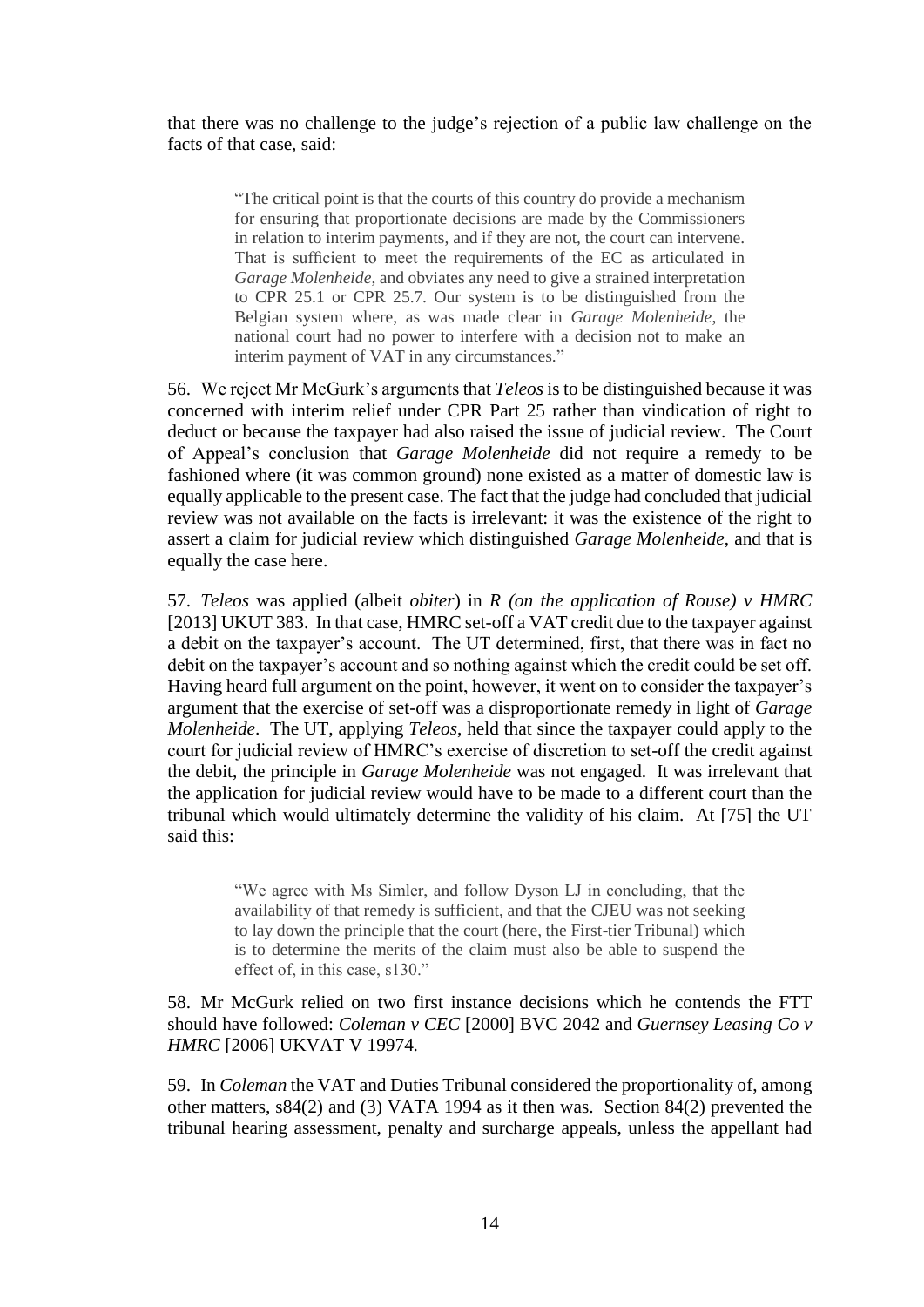made all its required returns and paid the tax shown in those returns. Section 84(3) required the appellant to deposit the tax in dispute unless he could satisfy the commissioners or the tribunal that to do so would cause hardship.

60. The tribunal concluded that there was no real argument that s84(3) was disproportionate in the *Garage Molenheide* sense, because there was full access to justice both to determine the propriety of the precondition and to determine the correct amount of the tax payable. Section 84(2) was different, however, and was found to be disproportionate. The tribunal took into account that it was automatic, with no opportunity for the tribunal to adjudicate on whether the taxpayer's default was reasonable. It also took account of the fact that the requirement to render returns and pay tax would usually relate to periods and matters that had nothing to do with the issue in the appeal, and that the primary justification for it was to use denial of justice as an incentive to compliance.

61. Of particular relevance to this case, the tribunal rejected the argument that the opportunity to seek judicial review of a decision of the commissioners saved s84(2) from overstepping the bounds of proportionality in the *Garage Molenheide* sense, noting that a person applying for judicial review required leave, so that effectiveness could not be assumed, and that the matters that would be raised by such an application were more appropriately addressed by appeal to the tribunal where the tribunal could substitute its own decision than on an application for judicial review.

62. *Guernsey Leasing* concerned a set-off by Customs of input tax repayments due for certain periods against the output tax assessed for other periods. Customs argued the set-off meant the disputed tax on assessments had been paid or deposited such that no issue of hardship arose. The taxpayer argued the set-off unlawfully pre-empted the tribunal's decision on hardship, infringing proportionality under *Garage Molenheide*. The tribunal (at [30]) rejected Customs' argument that the availability of judicial review of a refusal to make an interim payment by customs would meet the concerns; the tribunal (and not the High Court on a judicial review application) was the court "adjudicating on the substance of the case" and was thus the court, pursuant to *Garage Molenheide* that should be able to lift the retention.

63. Neither *Coleman* nor *Guernsey Leasing* is binding on us, and we consider that neither case advances Mr Kishore's case that the FTT was wrong to conclude it lacked jurisdiction. *Guernsey Leasing* is distinguishable on the ground that it involved an appeal in which the hardship jurisdiction was engaged. Unlike in this case, therefore, the ability to make a hardship application provided a jurisdictional "hook". The circumstances in *Coleman* were very different. It concerned the validity of a statutory provision which absolutely precluded a taxpayer, who had not complied with certain preconditions, from bringing an appeal against an otherwise appealable decision of HMRC. It is one thing to conclude that the disproportionate nature of the statutory provision creating an absolute bar on appealing a decision could not be saved because of the existence of a lesser right to challenge the same decision. That is not the case here, however, where HMRC's decision on set-off is not subject to any right of appeal. The question, therefore, is whether HMRC's right to set-off is disproportionate in the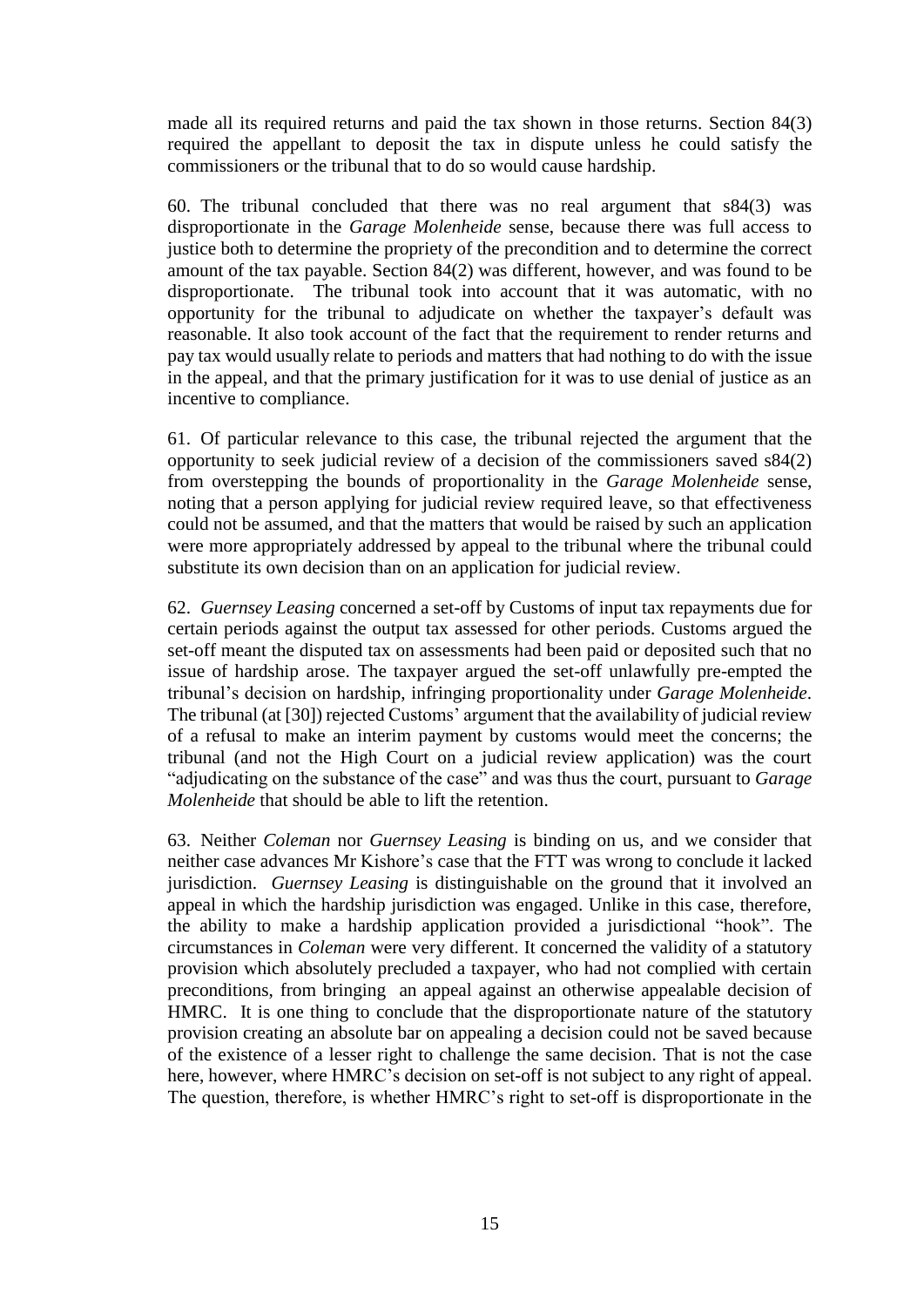first place. The existence of a right to challenge it by way of judicial review means that it is not.

64. In any case, to the extent that the decision in *Guernsey Leasing* or *Coleman* rested on an assumption that judicial review could not be sufficient from the point of view of proportionality as a route to challenging HMRC's decision on set-off, then we consider, for the reasons set out above, that they misinterpret the ratio of *Garage Molenheide* as explained in *Teleos* and *Rouse*. We prefer the analysis in the latter decisions.

65. In light of our conclusion that the FTT correctly decided it had no jurisdiction to review the exercise of set-off, it is unnecessary to address the FTT's conclusions on the substance of the question on the assumption that it did have jurisdiction.

# **Ground 5: Penalty violates Art 6 ECHR**

66. Before the FTT, Mr Kishore contended that the penalty was in breach of the right to a hearing 'within a reasonable time' (under Article 6(1) of the Convention) and of the right to 'be informed promptly' of the accusation made against him (under Article 6(3)(a) of the Convention).

67. The FTT dealt with the issue of delay and Article 6 at [184] to [202] of its decision, deciding (at [202]) that Mr Kishore's case that the delay constituted a breach of the Convention was unarguable and should be struck out. It concluded (at [191]) that delay should be measured from "the assessment". It appears, from the fact that the FTT identified the delay (in [192]) as being at least 9 years, that by "the assessment" it meant HMRC's decision in 2007/2008 to refuse repayment of input tax.

68. Delay was relevant, however, only if it was prejudicial (see [192], relying on *AG Reference No 2 of 2001* [2004] 2 AC 72*,* at [24]). In this respect, it determined, first (at [193]), that any prejudice arose from the time taken to dispose of the *Kittel* appeals which would have occurred even if HMRC had charged the penalty at the moment that it issued the input tax refusal letters in 2007/2008. Accordingly, "the cause of the alleged prejudice was not the lateness with which the penalties were imposed but the time the *Kittel* proceedings took to resolve."

69. Second, the FTT concluded (at [194]) that: (1) insofar as Mr Kishore sought to argue he was prejudiced through lack of funds as a result of HMRC's conduct, it would be abusive for him to advance that argument since he ought to have put that case to the tribunal hearing his application to reinstate the *Kittel* appeals; and (2) insofar as he sought to argue that he was prejudiced through lack of witnesses, that went only to the question of knowledge/means of knowledge and "he cannot now allege that there was no misdeclaration and/or he had a reasonable excuse because … it would be abusive to do so."

70. The FTT saw Mr Kishore's core complaint as being that it conflicted with Article 6 for any penalty to be imposed after determination of liability. It rejected that argument, noting (at [198]) that s77(2) VATA unequivocally permits a penalty to be imposed after liability is determined. The most that Mr Kishore could say was that he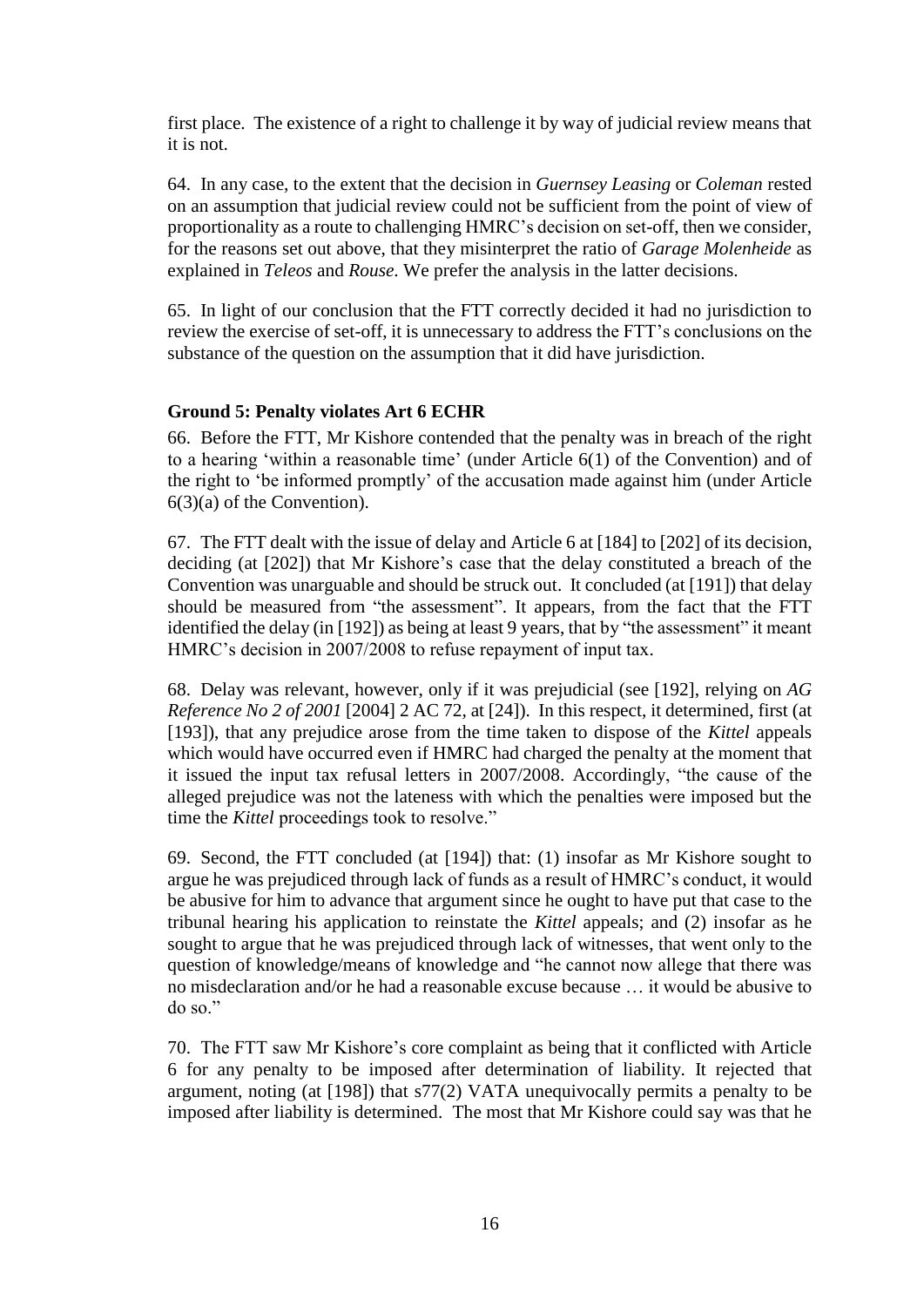might have taken more active steps to pursue the appeal had he known that he might be penalized. The FTT (at [200]), however, said that would be insufficient since he must be taken to know the law.

# *Issues before us in UT*

71. Both Grounds 5 and 6 arise in the context of the FTT's decision to strike out Mr Kishore's grounds of appeal because they stood no reasonable prospect of success. There was no dispute before the FTT or before us as to the relevant principles. The FTT (at [118]) referred to Lewison LJ's summary of the authorities in *Mellor & Others v Partridge & Anor* [2013] EWCA Civ 477. Where the issue involves a short point of law or construction, in relation to which the court has the necessary evidence and argument, it should "grasp the nettle" and decide the point. On the other hand a court should "hesitate to make a final decision without trial…where reasonable grounds exist for believing that a fuller investigation into the facts of the case would add to or alter the evidence available to a trial judge and so affect the outcome of the case".

72. Before us it was common ground that we are not in a position to determine whether, in the context of the *Kittel* appeals, there was in fact unreasonable delay on the part of HMRC, because that involves issues of disputed fact. HMRC's arguments before us, as before the FTT, proceeded on the basis that it was not relevant to consider whether the period of delay was unreasonable because Mr Kishore's arguments were bound to fail for other reasons.

73. Mr Kishore supports the FTT's conclusion that time started to run for the purposes of Article 6 from the issue of the *Kittel* decisions in 2007/8. Before us he maintained the submission that the period of delay from then until the conclusion of the penalty proceedings (currently 13 years) was manifestly unreasonable.

74. In its skeleton, HMRC commented that the FTT's reasoning at [184]-[200] was unimpeachable. Accordingly, it accepted that the starting date was the date of the assessments. In oral argument, however, Mr Foulkes did not accept Mr McGurk's contention that time began to run for the purposes of Article 6 from 2007/2008. He contended it was arguable that it ran only from the date that Mr Kishore was informed of the risk of penalties (which, since there was no prior warning, was the date of the penalty assessments in 2017), but that it was unnecessary to decide this point, since HMRC supported the FTT's conclusions at [193]-[195] that there was no prospect of Mr Kishore's case that he was prejudiced by the delay succeeding.

75. Before addressing the question of prejudice, we should say something about the date upon which time starts to run for the purposes of Article 6.

# *The reasonable time for the purposes of Article 6(1)*

76. In *AG Reference No 2 of 2001* (above) Lord Bingham posed the question (at [26]) when, for the purposes of Article 6(1), does a person become subject to a criminal charge. Applying the decision of the European Court in *Eckle v Federal Republic of Germany* (1982) 5 EHRR 1, 27 to the UK's procedural system, he said (at [27]):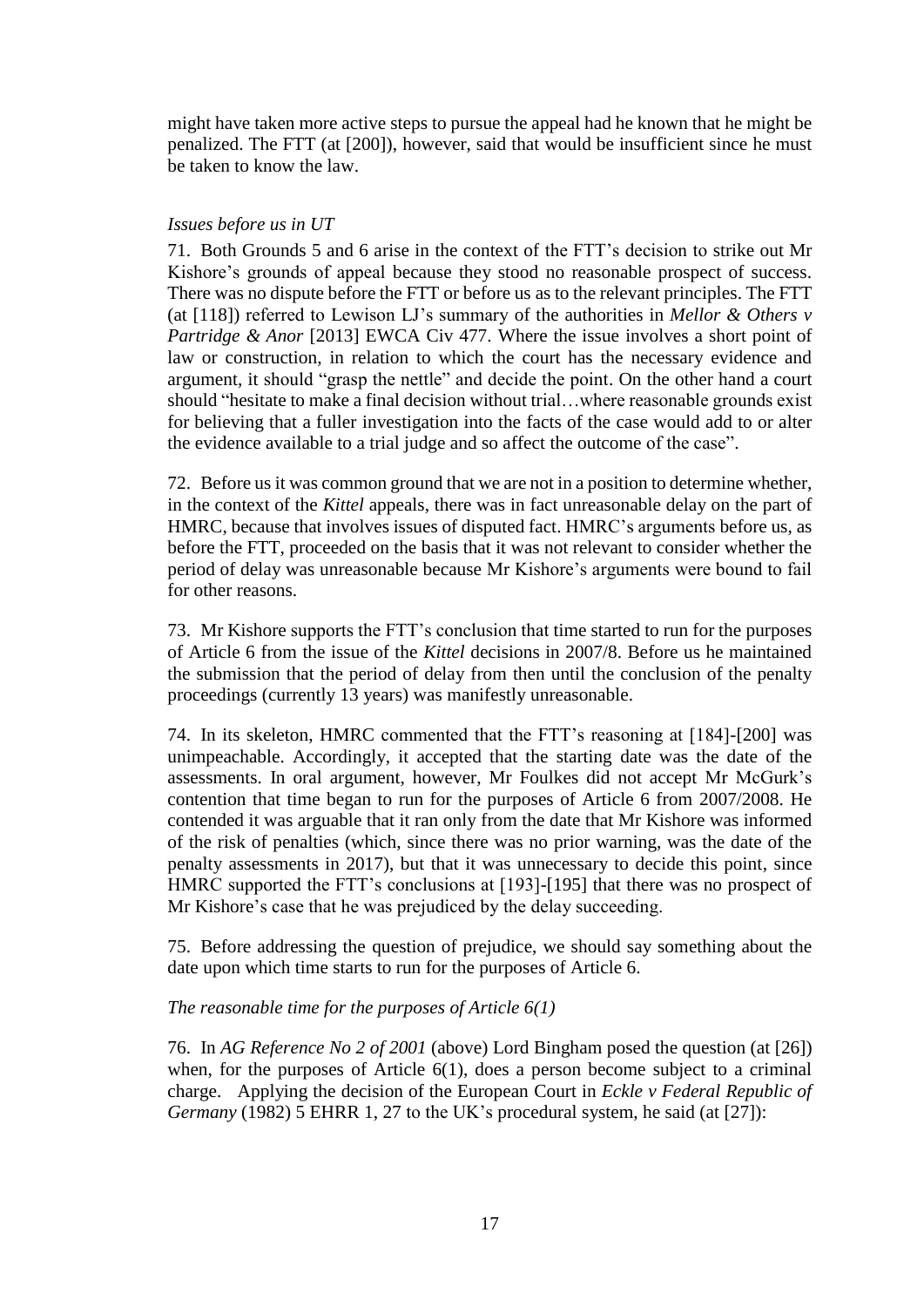As a general rule, the relevant period will begin at the earliest time at which a person is officially alerted to the likelihood of criminal proceedings against him. This formulation gives effect to the Strasbourg jurisprudence but may (it is hoped) prove easier to apply in this country. In applying it, regard must be had to the purposes of the reasonable time requirement: to ensure that criminal proceedings, once initiated, are prosecuted without undue delay; and to preserve defendants from the trauma of awaiting trial for inordinate periods. The Court of Appeal correctly held (at p 1872, para 10 of its judgment) that the period will ordinarily begin when a defendant is formally charged or served with a summons, but it wisely forbore (pp 1872-1873, paras 11-13) to lay down any inflexible rule.

77. At [28], Lord Bingham went on to consider a variety of possible starting points in the context of criminal proceedings: interviewing for the purposes of a regulatory enquiry would not meet the test; arrest would also not ordinarily mark the beginning of the period, but an official indication that a person will be reported with a view to prosecution may, depending on all the circumstances, do so. In stating that, ordinarily, time would not begin to run until after a suspect had been interviewed under caution, Lord Bingham took account of the fact that "Code C", made under the Police and Criminal Evidence Act 1984, generally required the charging process to be set in train once an interviewing officer considered that there is sufficient evidence to prosecute a detained person and there was sufficient evidence for a prosecution to succeed.

78. *Eckle* was also considered and applied by the High Court (Jacob J) in the earlier case of *King v Walden* [2001] STC 822. That case concerned penalties imposed on Mr King under s95(1) Taxes Management Act 1970 for fraudulent or negligent delivery of incorrect tax returns (which the court found were classified as criminal for Article 6 purposes), for tax years in the period 1971/72 to 1986/87. The Revenue issued a "Hansard letter" warning of the possibility of a criminal prosecution or determination of civil penalties late in 1987. A determination was reached on the appeal against assessments on 18 November 1991. An appeal against that decision was concluded on 14 January 1993. A further warning that penalties were contemplated was given in January 1994 and penalty determinations were issued on 17 October 1994. The penalty appeal was not resolved until May 2000.

79. Mr King contended that the start date was 1987 (alternatively the date of the tax assessments in January 1989 or the date of the commissioners' decision in 1991). The Revenue contended that the start date was October 1994, the date of the penalty determinations. Jacob J agreed with Mr King, stating (at [90]): "Look at the substance. The Revenue knew what their case for a penalty determination was by the time they wrote the Hansard warning letter. Indeed, the fact that they have contended that the 1991 decision was conclusive of liability to penalties shows that the penalty hearing could have taken place at the same time. The period from then on was avoidable." Since the argument advanced by Mr King was put on the basis of three alternatives, Jacob J's acceptance of it means that it is not entirely clear which date he held to be the start date. His reference to the Revenue knowing what its case was by the time of the Hansard warning letter, however, suggests that he was landing upon that date. That was certainly the date adopted by the ECtHR in its judgment upon Mr King's reference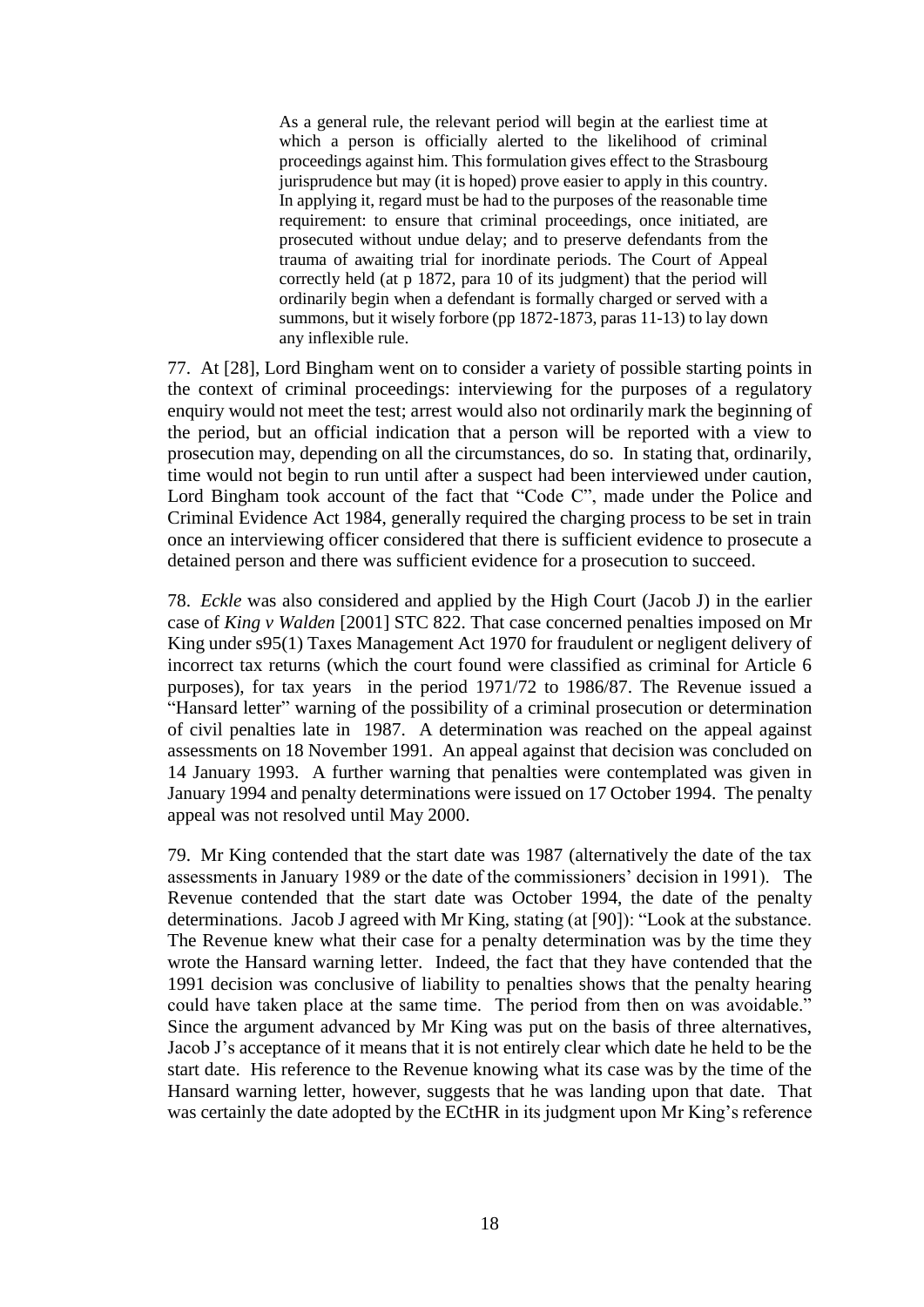to it (at [33]): "taking the Hansard warning date of 21 November 1987 as the commencement of the relevant period… The total period is accordingly 13 years, 10 months and 12 days."

80. After considering all the circumstances, Jacob J found the delay was not unreasonable and thus did not violate Article 6(1). The ECtHR, however, held that notwithstanding the deliberate time-wasting by the applicant, the authorities had contributed to the delay "which on any analysis took an excessive length of time" and there had accordingly been a breach of Article 6(1).

81. From a close review of the above authorities, it is clear that they do not explicitly support the FTT's conclusion that the start date for the purpose of Article 6(1) is the date of the HMRC's decision to refuse a repayment of input tax. While it was correct to note (at [187]) that in *King v Walden* Mr King had been warned of the possibility of penalties at about the time of the tax assessments, it was wrong to say (at [188]) that the High Court had taken the tax assessment as the start date for Article 6(1). Instead, as noted above, the event which commenced time running was the warning of potential criminal liability. On the strict application of that principle in this case, time would only start running for the purposes of Article 6(1) on 3 August 2017, the date that HMRC imposed the misdeclaration penalties.

82. We note that Lord Bingham's reasoning *AG Reference (No 2 of 2001)* (above) would appear to support a similar conclusion as to the relevant start date for considering whether a person "charged" is "informed promptly" of the nature and cause of accusations against him under Article 6(3). That is because the question Lord Bingham posed, at [26] of his judgment, was when does a person become subject to a "criminal charge" (according to the autonomous meaning of that phrase) and that phrase is used in both Article 6(1) and Article 6(3).

83. What is not, however, addressed in the case-law is the situation where the prosecuting authorities delay issuing a warning, or as in this case, do not issue any warning before imposing the penalties. It is counter-intuitive that the authorities can avoid the consequences of Article 6(1) and (3) altogether by refraining from issuing any warning of potential liability for penalties. That is particularly so where HMRC's own guidance requires a person to be told that they may be liable to a penalty as soon as something wrong is found (see [29] above). Although this guidance post-dates the repeal of s63 of VATA, it was expressly given "in order to protect the person's rights under Article 6", which rights subsisted throughout the relevant time-period in this case.

84. This is not a point that we need to address in this case, however, given HMRC's acceptance in its skeleton argument that the FTT's decision on the point was correct (and its submission in oral argument that even if it was not correct it was unnecessary to decide the point). Accordingly, we will proceed for the purposes of this appeal on the assumption that the start point for Article 6(1) delay purposes coincides with HMRC's decisions of 13 July 2007 and 28 March 2008 to refuse repayment of input tax.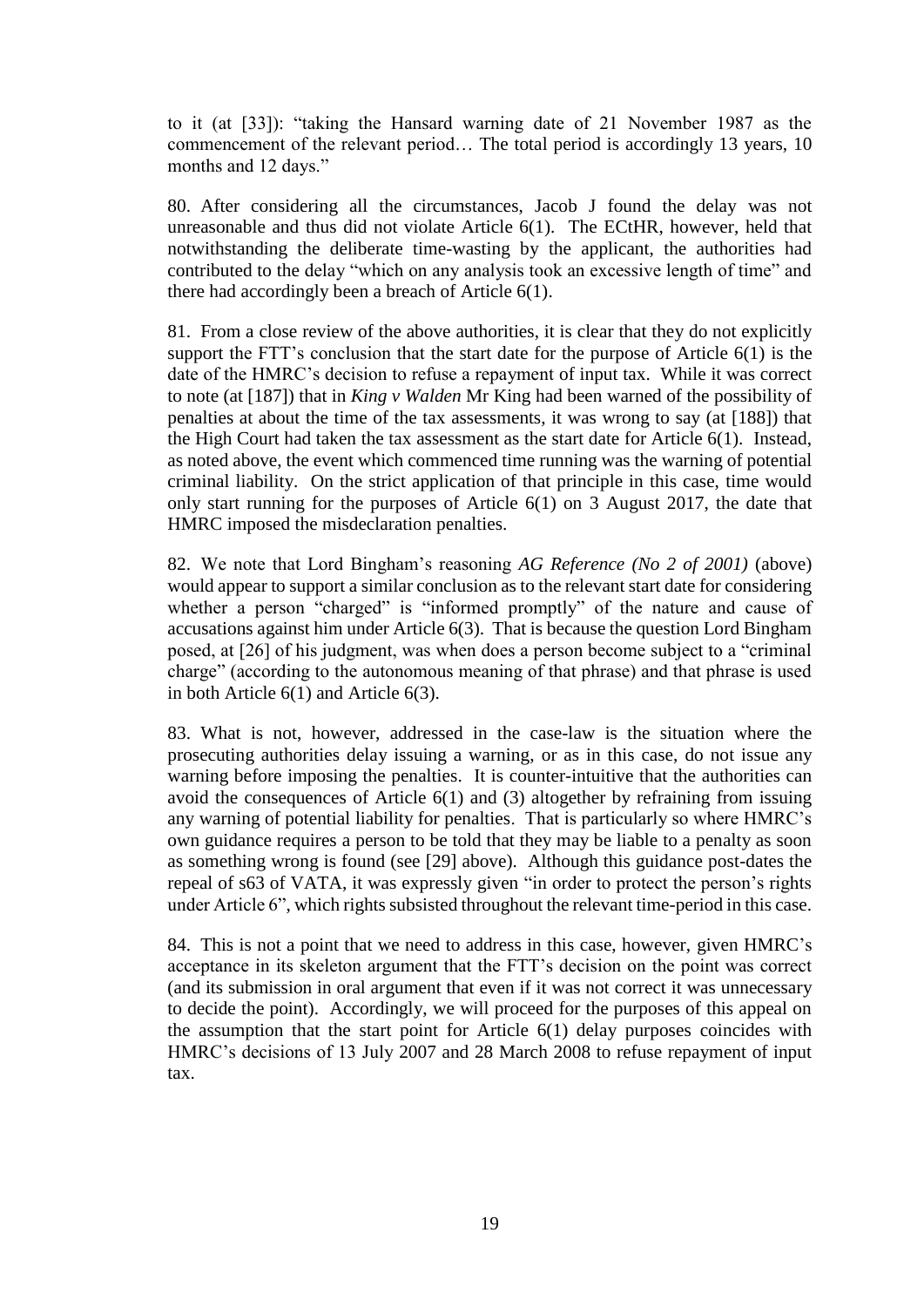## *Was the delay potentially prejudicial?*

85. In our judgment, the FTT's first ground for concluding that there was no arguable case of prejudice (that is, because the prejudice was caused by the time it took to resolve the *Kittel* appeals, not the lateness with which the penalties were imposed) reveals an error of law. Once it is accepted (which was the FTT's starting point) that the relevant period commenced in 2007/2008, then on the assumption that there was unreasonable delay on the part of HMRC between then and the date of final determination of the penalties appeal, we do not think that the consequences of that delay can be side-stepped by contending that the delay occurred in the course of establishing whether there was any entitlement to a repayment of input tax (as opposed to the lateness of imposing the penalties). That, it seems to us, is the logical consequence of adopting, as a start date for the purposes of Article 6, a date when the only proceedings on foot were those relating to the underlying tax assessment: delay *in the course of those proceedings* can constitute unreasonable delay relevant to the later penalty proceedings for the purposes of the appellant's rights under Article 6.

86. We address the question of abuse of process under Ground 6 below. It follows from our decision on that question that we consider there was also an error of law in the FTT's second reason for its conclusion under Ground 5 (that it would be an abuse of process for Mr Kishore to argue that he was prejudiced in the *Kittel* appeals through lack of funds). Our reasoning is set out under Ground 6.

87. For the above reasons, we disagree with the FTT's conclusion that Mr Kishore's case that his Article 6 rights were infringed due to unreasonable delay which has prejudiced him has no prospect of success. As noted above, we are not in a position to resolve the factual questions whether there was indeed unreasonable delay and whether that prejudiced Mr Kishore. Those matters will need to proceed to trial.

88. Mr Kishore also contends that the failure to impose the penalties until August 2017 was itself a breach of Article 6(1). Given the FTT's conclusion (which we assume to be correct for the purposes of this appeal) that time for Article 6 purposes started to run from the *Kittel* decisions in 2007/8, we do not think it is relevant to focus separately on the date the penalties were imposed. That is because the relevant question is whether there was unreasonable delay between 2007/8 and the *determination* of the penalty appeal.

89. The point can be tested by reference to a hypothetical case where a warning of possible penalty liability is given at the same time as the underlying tax assessment and where the resolution of the appeal against the tax assessment takes a number of years but without any unreasonable delay on the part of HMRC. In that case, we do not think that the fact that a penalty was not imposed until after the determination of the tax appeal would give rise to a breach of Article 6.

90. The FTT correctly noted at [189] that while the High Court in *King* recommended penalties be assessed at the same time as the tax assessment, there was nothing in there to suggest it was unlawful for the penalties to be assessed after the tax assessments.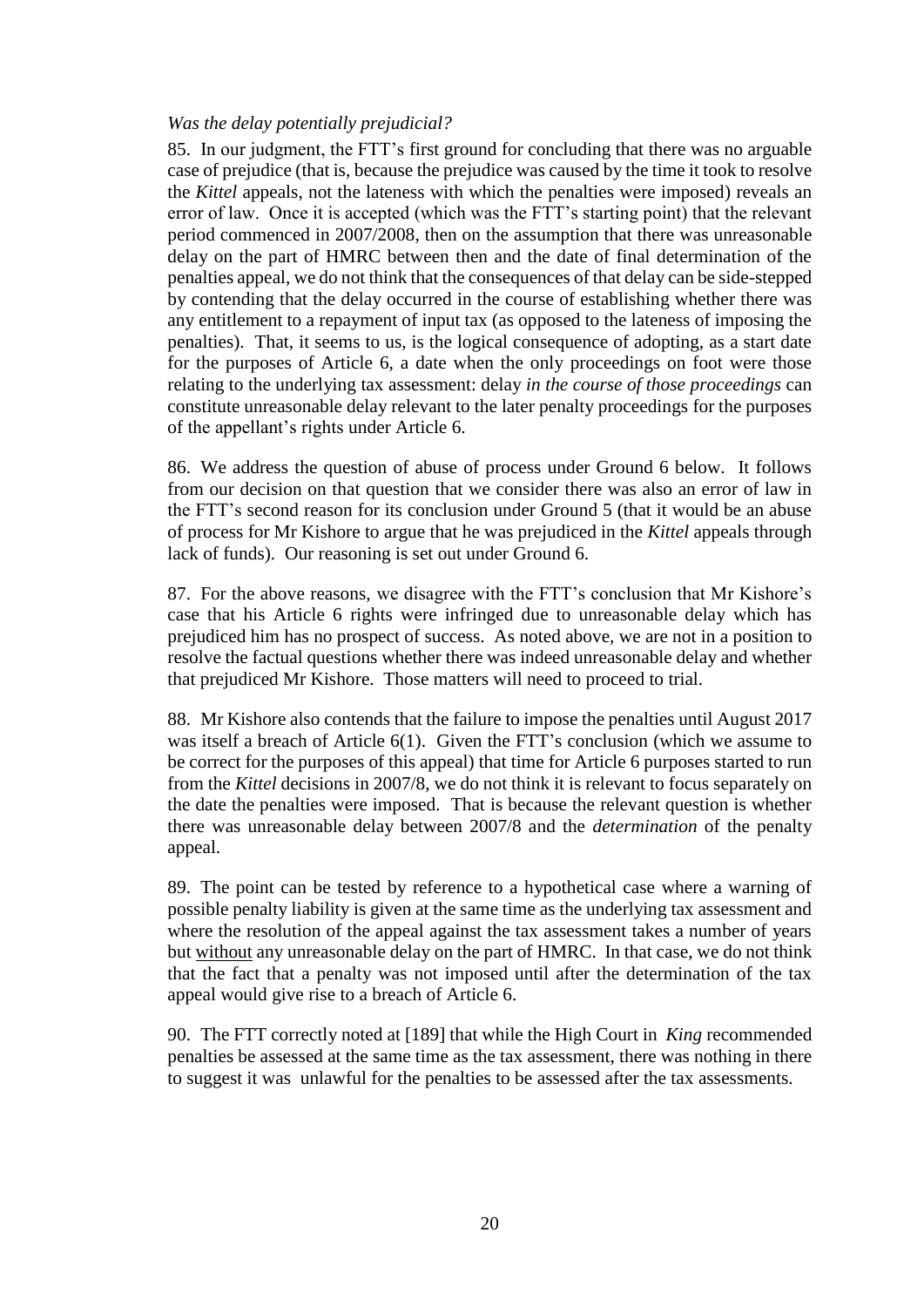91. Consistently with that, as the FTT noted, s77 clearly permits HMRC a two-year period after the conclusion of the underlying tax appeal within which to issue a penalty assessment. The section is unambiguous and there is no basis for reading it down in reliance on Article 6. We consider, in agreement with HMRC, that there is in any event a sound basis for this extended limitation period, given that HMRC has a choice of penalties (a s63 VATA misdeclaration penalty or a s60 dishonest evasion penalty) depending on the degree of culpability of the taxpayer. At least in some cases (the present case being one) that degree of culpability is not established until after the underlying tax appeal has been concluded. Mr McGurk's contention that s60 (dishonest evasion) cannot have been in issue in this case because the penalty notices specifically disavowed dishonesty is beside the point, because this says nothing about whether a dishonest penalty might have been a possibility prior to the conclusion of the *Kittel* appeals. We note that HMRC's decisions dated 13 July 2007 and 28 March 2008 contended in the alternative that Mr Kishore knew or that he ought to have known of the fraudulent nature of the fraudulent scheme to defraud the revenue. At that stage, therefore, both options in terms of penalty remained open.

#### **Ground 6: FTT wrong to accede to strike-out**

92. The central issue under this ground is the appellant's contention that he is facing a criminal penalty but being denied the opportunity to defend it because the question of reasonable excuse is deemed to have been disposed of (against him) as a result of the strike out of the *Kittel* appeals. It is contended that the FTT was wrong to conclude that it would be an abuse of process for Mr Kishore to advance a case based on reasonable excuse. It is further contended that this constitutes a violation of his Article 6 rights because it results in him being unable to defend the criminal charge.

93. We address first the question whether the FTT erred in concluding that there was an abuse of process.

### *Law on abuse of process*

94. In *Henderson v Henderson* 3 Hare 100, 114-115, Sir James Wigram said:

"In trying this question, I believe I state the rule of the court correctly, when I say, that where a given matter becomes the subject of litigation in, and of adjudication by, a court of competent jurisdiction, the court requires the parties to that litigation to bring forward their whole case, and will not (except under special circumstances) permit the same parties to open the same subject of litigation in respect of matter which might have been brought forward as part of the subject in contest, but which was not brought forward, only because they have, from negligence, inadvertence, or even accident, omitted part of their case. The plea of res judicata applies, except in special cases, not only to points upon which the court was actually required by the parties to form an opinion and pronounce a judgment, but to every point which properly belonged to the subject of litigation, and which the parties, exercising reasonable diligence, might have brought forward at the time."

95. The modern approach to the *Henderson* principle is that set out by Lord Bingham in *Johnson v Gore Wood & Co* [2002] 2 AC 1, at p.31: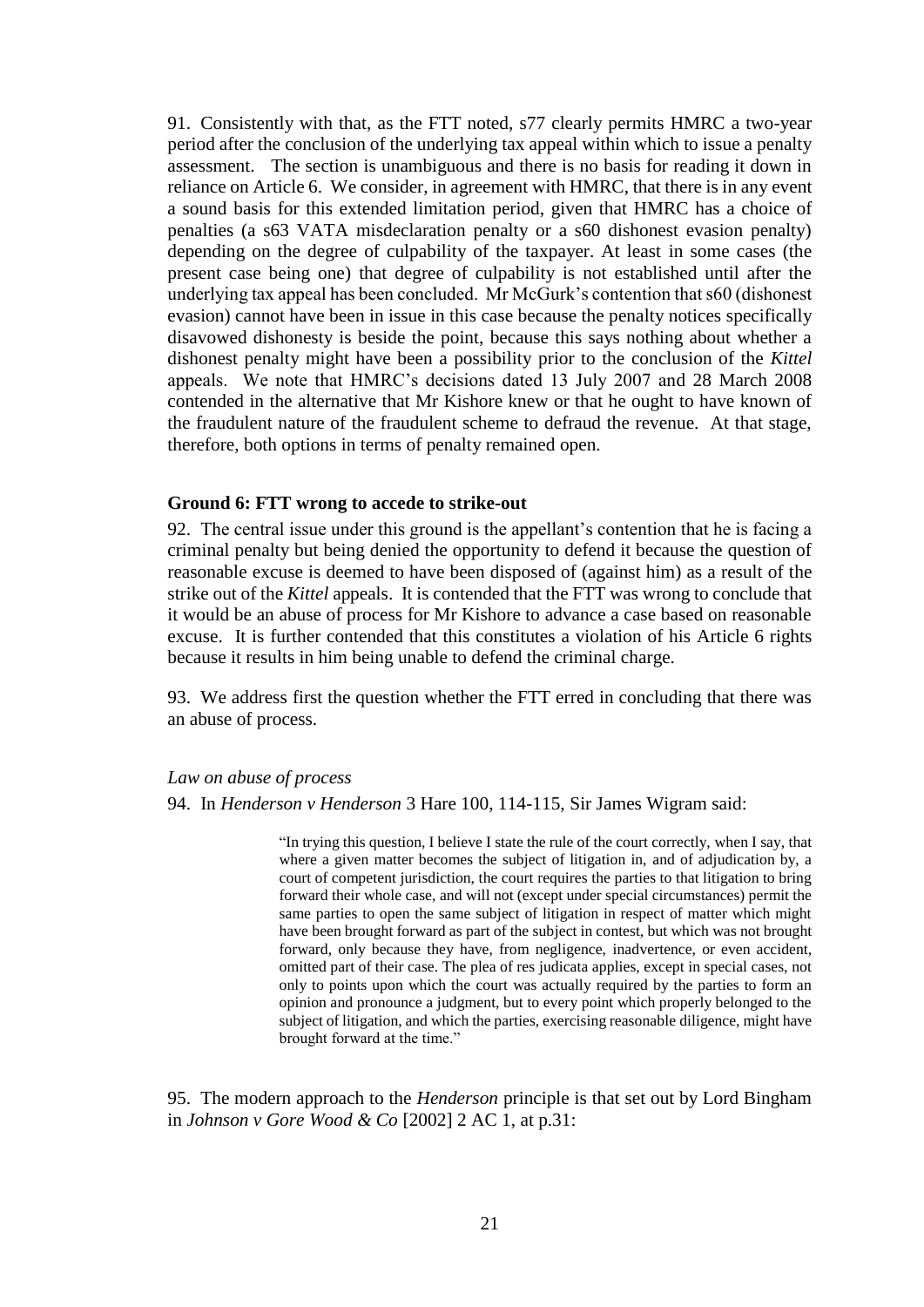"… *Henderson v. Henderson* abuse of process, as now understood, although separate and distinct from cause of action estoppel and issue estoppel, has much in common with them. The underlying public interest is the same: that there should be finality in litigation and that a party should not be twice vexed in the same matter. This public interest is reinforced by the current emphasis on efficiency and economy in the conduct of litigation, in the interests of the parties and the public as a whole. The bringing of a claim or the raising of a defence in later proceedings may, without more, amount to abuse if the court is satisfied (the onus being on the party alleging abuse) that the claim or defence should have been raised in the earlier proceedings if it was to be raised at all. I would not accept that it is necessary, before abuse may be found, to identify any additional element such as a collateral attack on a previous decision or some dishonesty, but where those elements are present the later proceedings will be much more obviously abusive, and there will rarely be a finding of abuse unless the later proceeding involves what the court regards as unjust harassment of a party. It is, however, wrong to hold that because a matter could have been raised in earlier proceedings it should have been, so as to render the raising of it in later proceedings necessarily abusive. That is to adopt too dogmatic an approach to what should in my opinion be a broad, merits-based judgment which takes account of all the facts of the case, focusing attention on the crucial question whether, in all the circumstances, a party is misusing or abusing the process of the court by seeking to raise before it the issue which could have been raised before. As one cannot comprehensively list all possible forms of abuse, so one cannot formulate any hard and fast rule to determine whether, on given facts, abuse is to be found or not. Thus while I would accept that lack of funds would not ordinarily excuse a failure to raise in earlier proceedings an issue which could and should have been raised then, I would not regard it as necessarily irrelevant, particularly if it appears that the lack of funds has been caused by the party against whom it is sought to claim. While the result may often be the same, it is in my view preferable to ask whether in all the circumstances a party's conduct is an abuse than to ask whether the conduct is an abuse and then, if it is, to ask whether the abuse is excused or justified by special circumstances. Properly applied, and whatever the legitimacy of its descent, the rule has in my view a valuable part to play in protecting the interests of justice."

96. It follows from the fact that the question of abuse requires a "broad, merits-based judgment which takes account of all the facts of the case" that an appellate court should be slow to interfere with that overall judgment: see *Proctor & Gamble* [2009] EWCA Civ 407 at [9]-[11] and the authorities there referred to. While the court there was concerned with a value judgment in the context of a statutory test which required "a multi-factorial assessment based on a number of primary facts", Jacob LJ referred to his own decision in *Rockwater v Technip* [2004] EWCA Civ 381 where, at [73], he noted the importance of appreciating the kind of issue to which the principle applied, citing Lord Hoffman in *Designer Guild v Russell Williams (Textiles) Ltd* [2001] IP & T 277: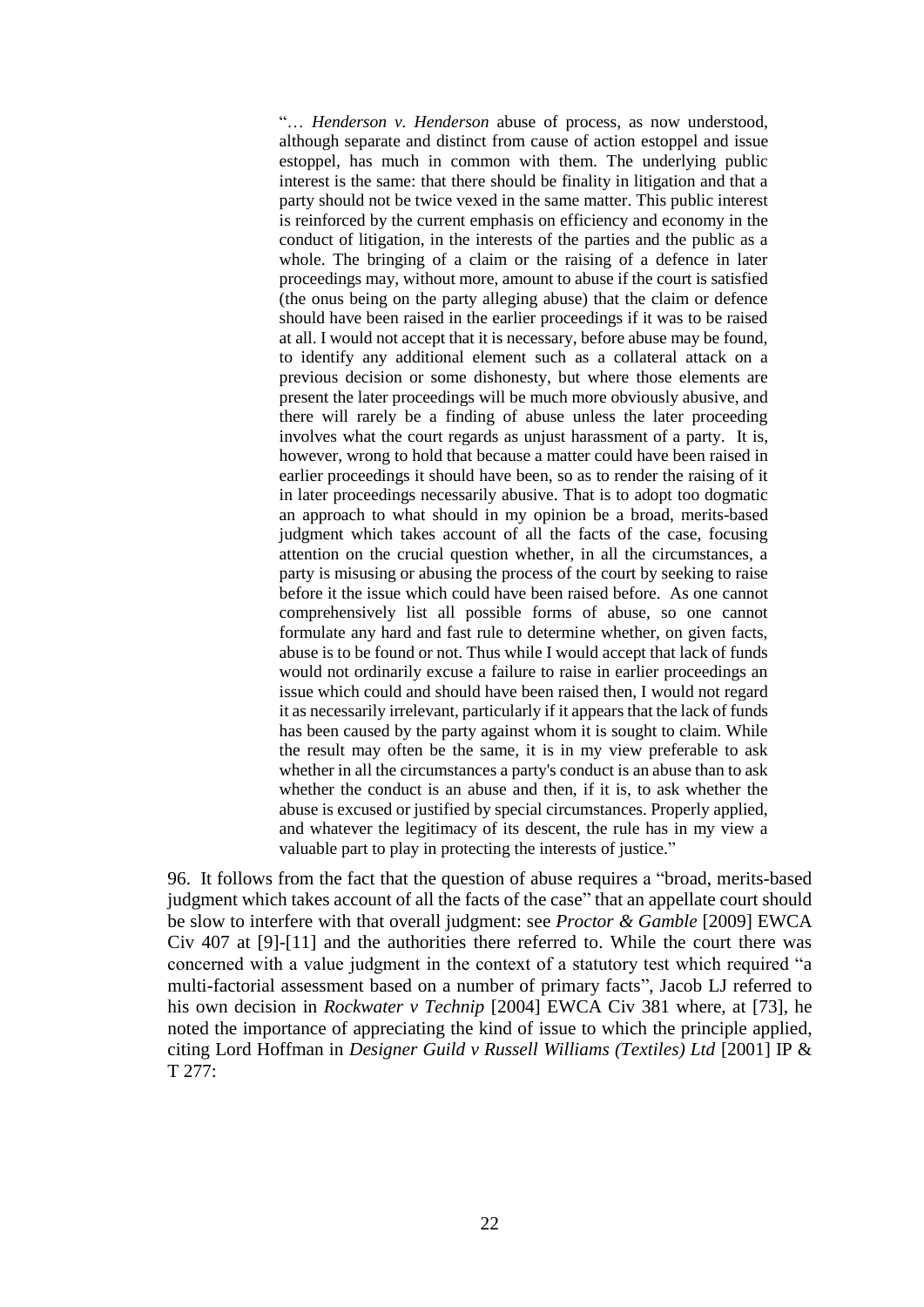"…because the decision involves the application of a not altogether precise legal standard to a combination of features of varying importance, I think that this falls within the class of case in which an appellate court should not reverse a judge's decision unless he has erred in principle" .

97. The FTT first concluded (at [135], in Mr Kishore's favour) that in some instances lack of funds, particularly where the other party was to blame, might mean that it was not abusive to re-litigate a matter that had already been decided. Accordingly, since there was a disputed issue of fact as to whether the reason the *Kittel* appeals were not pursued was because the appellant ran out of funds and whether this was the fault of HMRC, this issue would ordinarily have to go to trial.

98. The FTT then concluded, however, that the penalty appeal should nevertheless be struck out on the basis of a second, and different, abuse of process. This involved the following steps (with references to the paragraphs in the FTT Decision):

> (1) The appellant made an application to reinstate the *Kittel* appeals. One of the issues in the reinstatement application was the reason why the appeal was struck out in the first place [136];

> (2) This gave rise to the question whether it would be abusive for the appellant to litigate for a second time (in the Penalties Appeal) the issue of why the *Kittel* appeals were struck out [137];

> (3) Although the tribunal, on the reinstatement application, was required to (and did) address the question why that application was made late, it was impossible to see that as entirely separate from the question why the unless order was not complied with. That was because the reinstatement application had to be made within 28 days of the strike out "so in effect the question before the Tribunal in 2016 was why Mr Kishore did nothing to progress the litigation from around mid-2015 to the application for reinstatement in May 2016, which is the same question that this Tribunal would have to address if it is to consider the question of whether its abusive to allow Mr Kishore to re-litigate the issues in the *Kittel* appeal" [138];

> (4) Moreover, "the explanation now to be given for the strike out was that it was long-term shortage of funds to progress the litigation due to HMRC's long-term behaviour in (allegedly) stretching out the *Kittel* litigation over the previous 9 years. That explanation only makes sense if it continued over time and indeed Mr McGurk's position was that it continued to the present day" [138];

> (5) It was fanciful to say that this was not abusive, first because the appellant unsuccessfully appealed the reinstatement decision to the Upper Tribunal and allowing him to put virtually the same case again would be a second challenge to the same FTT decision and, second, the reason and evidence given by the appellant to the tribunal dealing with the reinstatement application for the failure to progress the litigation from mid-2015 was not the same as he now intends to give. His evidence in the reinstatement application was that he had assumed that his solicitors were dealing with the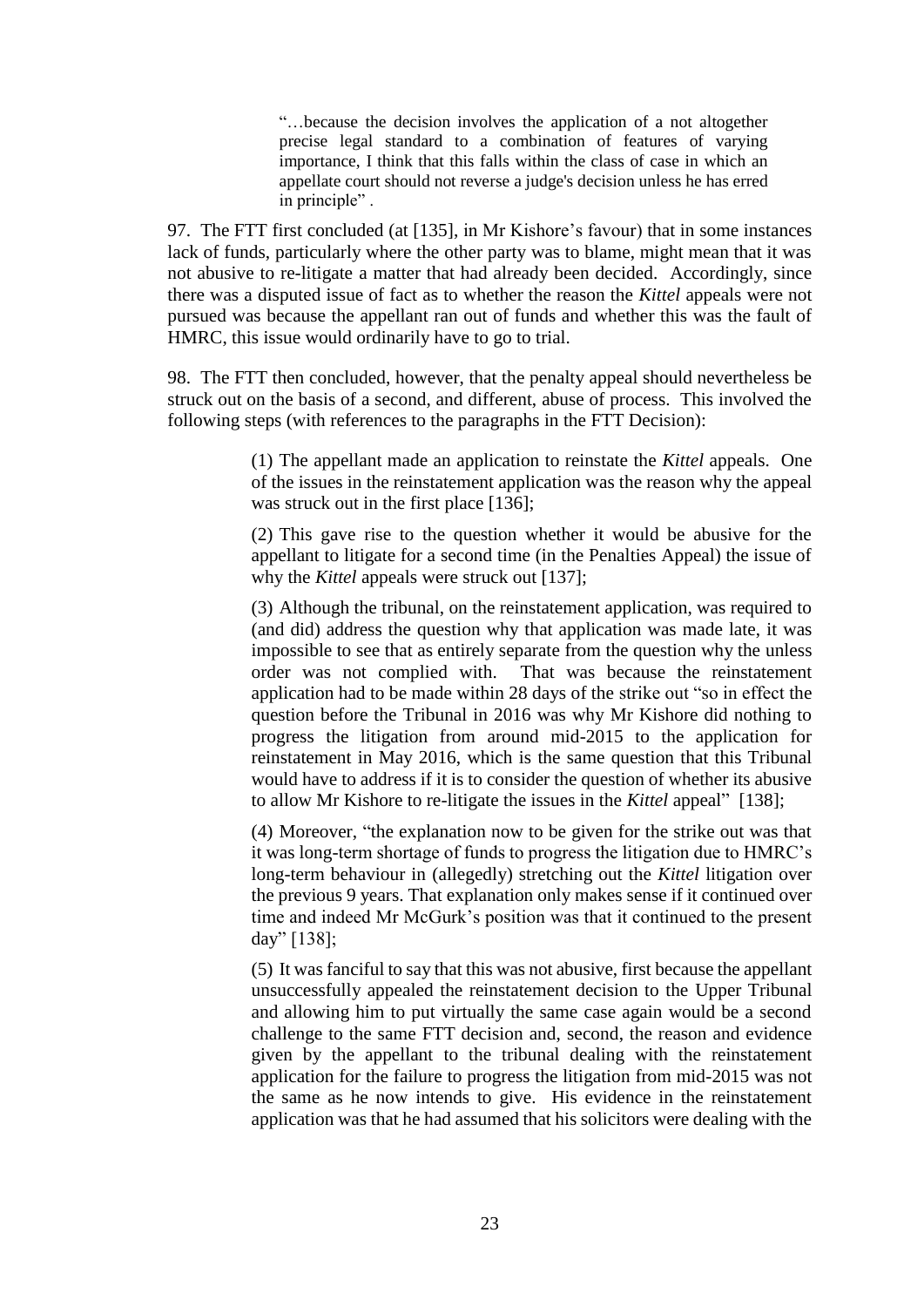appeals; he did not put the case that he was unable to progress the appeals due to lack of funds or that the lack of funds was the fault of HMRC [140].

99. We consider, in agreement with Mr McGurk, that the FTT's reasoning contains the following two errors of law.

100. First, we consider that the FTT adopted too narrow an approach to the *Henderson* principle in concluding that, if Mr Kishore could not contend in the penalty appeal that the *Kittel* appeals were struck out through lack of funds due to HMRC's conduct, that was fatal to his contention that it was not abusive to advance a reasonable excuse defence in the penalty appeal. As was common ground before us, *Johnson v Gore Wood* mandates a broad merits-based test, requiring an analysis of all of the circumstances in deciding whether it would be an abuse of process to relitigate a point that could have been litigated on a previous occasion between the same parties. The FTT's focus on just one issue (that lack of funds led to the strike out of the *Kittel* appeals) was at the expense of other arguments advanced by Mr Kishore, including that it would not be abusive to advance arguments in the penalty appeal relevant to reasonable excuse, even though they were also relevant to the issue of knowledge in the *Kittel* appeals, in circumstances where throughout the *Kittel* appeals there had been no intimation by HMRC of an intention to make a penalty assessment. Mr Foulkes for HMRC accepted that the FTT did not separately consider this contention in its evaluation exercise under *Johnson v Gore-Wood*.

101. The relevance of lack of intimation of a possible penalty until after determination of the underlying tax appeal arose in *HMRC v Lindsay Hackett* [2016] UKFTT 781. There, the FTT had to consider, amongst other matters, whether it was an abuse of process for the director of a taxpayer company to litigate a personal liability notice based on a deliberate inaccuracy penalty imposed on the company. The *Henderson* abuse argument arose because although the company, in relation to *Kittel* liability, had litigated one VAT period and lost, it had also, in relation to other VAT periods, withdrawn its appeals allegedly due to financial difficulties caused by HMRC.

102. The FTT in *Lindsay Hackett* concluded (at [41]) that the *Henderson* principle was engaged, notwithstanding that the tax appeal concerned the company and the personal liability concerned the director, because there was a sufficient degree of identification between the two. It noted (at [44]) that it was relevant that at the time the company appeals were withdrawn the director was unaware that he might be exposed to a penalty assessment which had not then been made on the company. At [45], the FTT said this:

"To fix Mr Hackett with deemed findings in respect of those appeals, in the circumstances where he is appealing against a personal liability which has arisen only after those appeals were withdrawn would in my judgment be contrary to the interests of justice. Nor do I consider that requiring HMRC, on whom the burden of proof is accepted to fall in this appeal, to prove relevant facts which have so far not been substantively determined could be regarded in any sense as oppressive."

103. This decision is not binding upon us, but we agree that the absence of any notification of an intention to impose a misdeclaration penalty on Mr Kishore prior to the strike out of the *Kittel* appeals is at least a relevant consideration to the question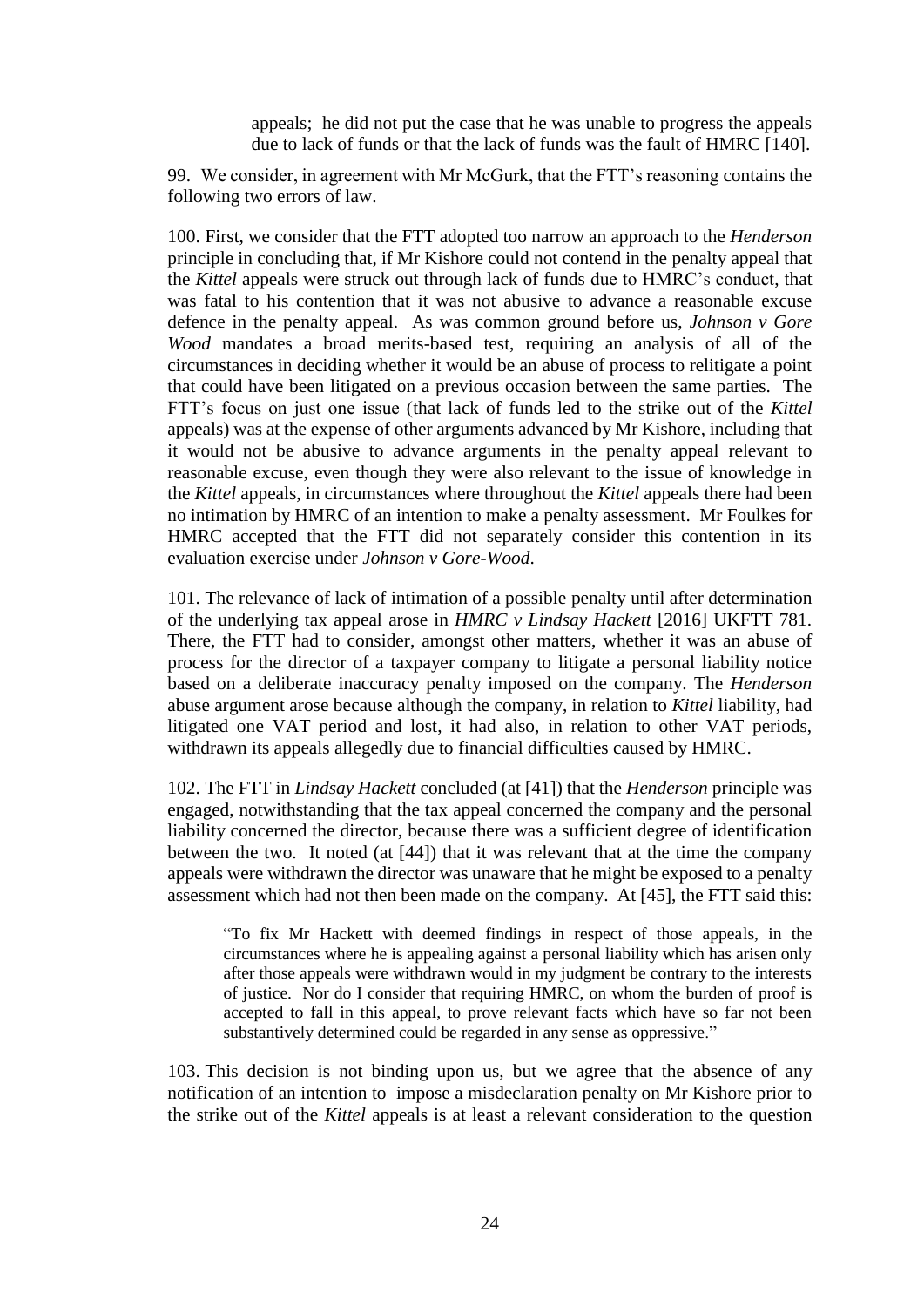whether it would be abusive for him to contend that he had a reasonable excuse under s63 of VATA. That is particularly so in light of the length of time it took to resolve the *Kittel* appeals.

104. The FTT's response (in this case) that Mr Kishore must be taken to know the law, so that he should have appreciated the possibility of a penalty being imposed is not in our judgment a sufficient answer to this point. There is a difference between (i) being taken to know that that a finding of actual or constructive knowledge of the fraudulent transactions in the *Kittel* appeals would give rise to the possibility of a penalty being imposed, and (ii) the appreciation that it was HMRC's intention to impose such a penalty. Moreover, "the law" of which someone in Mr Kishore's position is taken to have knowledge would be informed by the specific HMRC guidance requiring a taxpayer to be warned at an early stage of potential liability to a penalty. While that related to the penalty regime relating to post-2008 VAT periods (see [29] above), it was stated to reflect rights under Article 6 which would have existed throughout.

105. In response to Mr Kishore's suggestion that he might have acted differently had he known earlier of HRMC's intention to impose penalties, HMRC said that it was difficult to believe that his decision to concede a £22 million appeal would have been affected if he knew there was the risk of a £2 million misdeclaration penalty. While there is merit in that argument, we do not think that the likely actions of Mr Kishore, in the counter-factual world where HMRC had warned him of the likelihood of a penalty being imposed at an early stage, can be determined on a strike-out application. It is a question of fact which would need to be determined at a trial.

106. We therefore conclude the FTT erred in law in adopting too narrow approach to the evaluation exercise and failed to take into account a material factor.

107. Second, we consider that the FTT erred in finding a second abuse of process by reason of Mr Kishore's failure to argue, in the reinstatement application, that the Kittel appeals were struck out for lack of funds.

108. As we have noted above, the application in fact made to the FTT (Judge Richards) on 28 October 2016, was for an extension of time within which to make a reinstatement application. Judge Richards said that applying the "traditional" guidelines set out in *Data Select Ltd v Revenue and Customs Commissioners* [2012] UKUT 187 (TCC), he would refuse to allow the late application. Taking each of those guidelines in turn, he concluded that: (i) the purpose of the time limit was to ensure finality in litigation; (ii) the length of the delay was over seven months; (iii) no good explanation had been given by Mr Kishore for that delay; (iv) if he reinstated the appeal he was concerned that Mr Kishore would still not comply with the Fairford directions, noting that Mr Kishore had admitted that he had not yet taken any steps to do and that he was still without legal representation to enable him to pursue the appeals; and (v) the consequence of refusing to extend time would be that Mr Kishore would lose any prospect of recovering over £22 million but that this was counterbalanced by Mr Kishore's failure to take any action to pursue the appeals since mid-2015 which was not indicative of a serious desire to pursue that sum. He then said he was reinforced in that conclusion applying the Court of Appeal's approach in *BPP Holdings Ltd v Revenue and Customs Commissioners*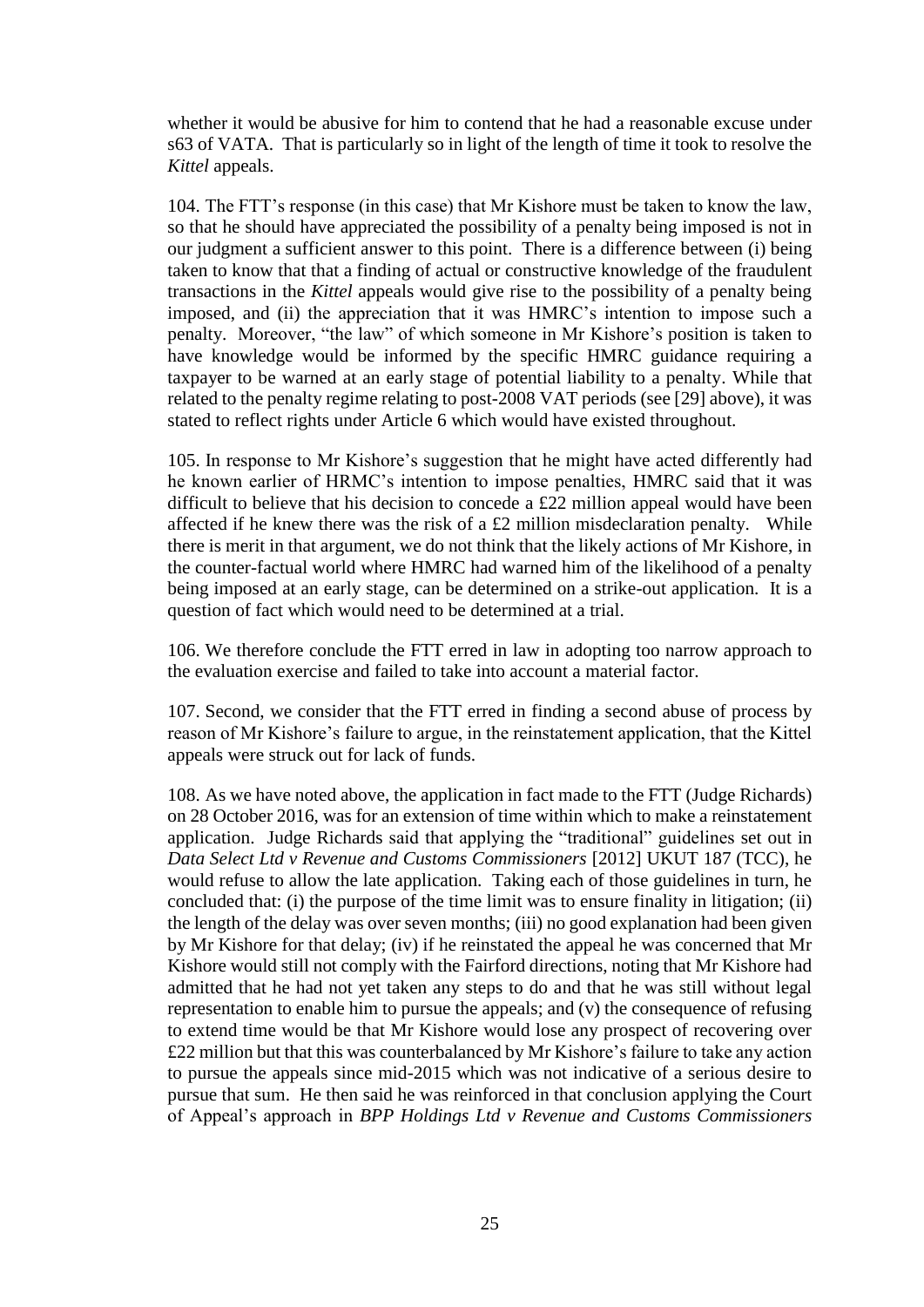[2016] EWCA Civ 121 (which mandated applying by analogy the rigorous approach a court would apply on an application for relief from sanctions under the CPR): Mr Kishore had not complied with the time limit, he had not provided any good reason for failing to do so, and he had not, before the expiry of the time limit, applied for an extension.

109. While (as we explain below) the question why the *Kittel* appeals were struck out was a potentially relevant factor in the overall discretion to be exercised under the *Data Select* guidelines, it was not an issue that was squarely raised for decision by Judge Richards, and not one that he in fact determined.

110. We do not think that either of the reasons given by the FTT (at [138]) to justify its conclusion that the question at issue in the reinstatement application was not an "entirely separate" issue is correct. Its first reason was that, since the reinstatement application had to be brought within 28 days of the strike out of the *Kittel* appeals, the question before the tribunal was why Mr Kishore had done nothing to progress the appeal since mid-2015 and that was the same question that would have to be addressed in deciding whether it would be abusive to re-litigate issues in the *Kittel* appeals. This confuses, however, two separate time periods. In the application to extend time to make the reinstatement application, the only relevant time period was the period *after* the *Kittel* appeals were struck out whereas, in resolving the issue of abuse, the focus is on the action (or more properly the inaction) of Mr Kishore in the period leading up to (and thus necessarily prior to) the strike out of the *Kittel* appeals.

111. We similarly think that the FTT's second reason (that the long-term shortage of funds only made sense if it extended over a long period of time) does not distinguish adequately between the different time periods involved.

112. We also consider that the FTT erred in concluding (at [140]) that, because Mr Kishore applied for permission to appeal Judge Richards' decision to the Upper Tribunal, "allowing him to put the same case again would be a *second* challenge to the FTT decision" (emphasis added). His application for permission to appeal to the Upper Tribunal was itself out of time and, for this reason, his application was not admitted. Even if it had been, since the appeal was against the FTT's refusal to allow a late application for reinstatement, the application for permission involved no more consideration of the reasons why the *Kittel* appeals had been struck out than (as explained above) did the application to Judge Richards.

113. The essential submission made by Mr Foulkes, for HMRC, was that because the circumstances in which the *Kittel* appeals were struck out were at least a relevant consideration on the reinstatement application, and because it was up to Mr Kishore to explain those circumstances, his failure to do so gives rise to an abuse of process pursuant to the *Henderson* principle.

114. We accept that the circumstances in which the *Kittel* appeals were struck out were a potentially relevant consideration to the overall exercise of discretion. They were relevant to the fifth of the guidelines in the *Data Select* case (set out above), namely the consequences of refusing to extend time. On this aspect, Judge Richards discounted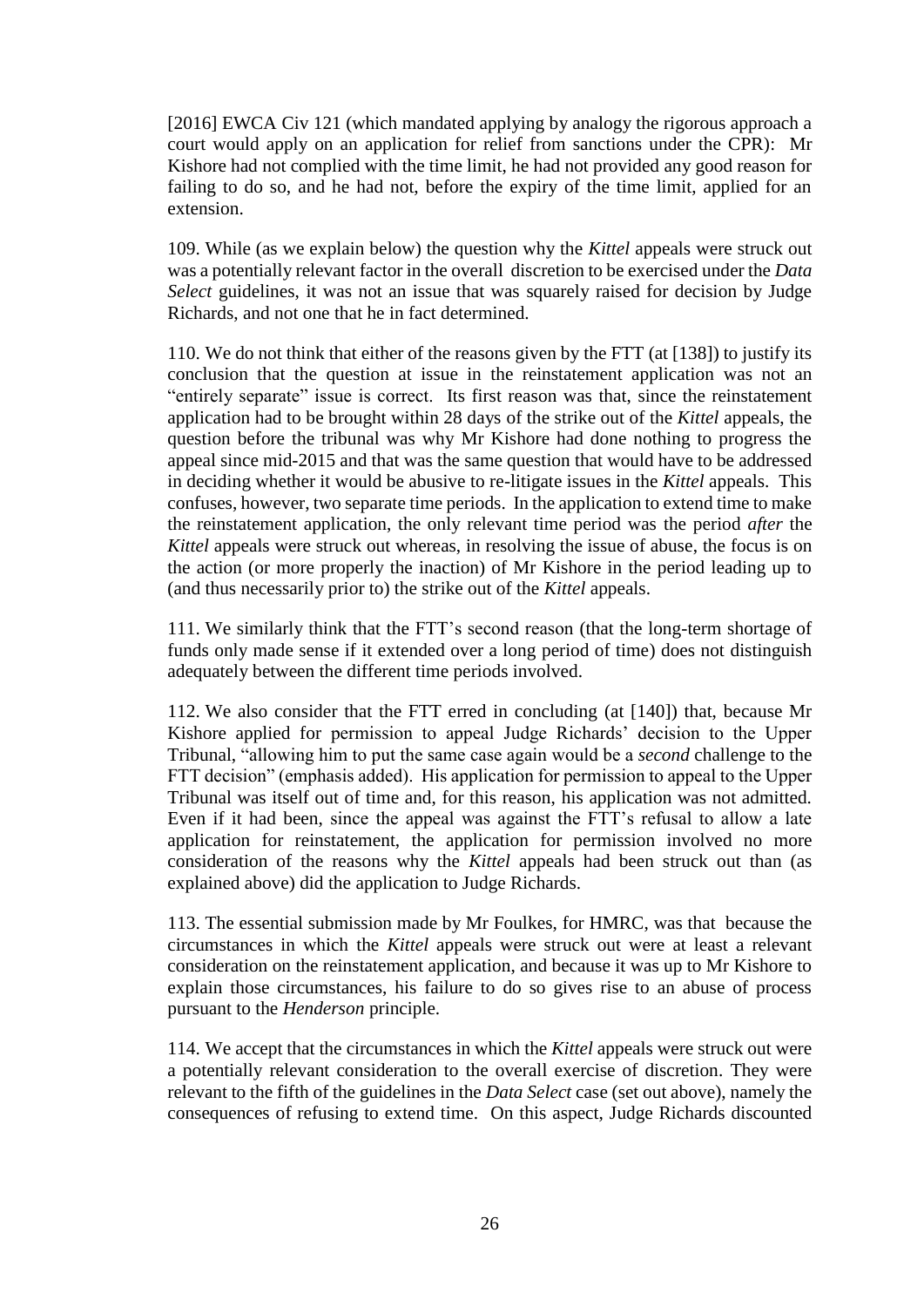the fact that the consequence would be the loss of a claim worth over £22 million because Mr Kishore had demonstrated inertia in pursuing the *Kittel* appeals. It would have been relevant in order to answer this point to say that he was *unable* to pursue the appeal due to lack of funds.

115. The most that this establishes, however, is that lack of funds was a *factor* that was relevant to the exercise of discretion within the reinstatement application.

116. In considering whether the failure to identify this factor in the reinstatement application renders it abusive for Mr Kishore now to rely on lack of funds to justify relitigating issues that were raised in the *Kittel* appeals, we return to first principles.

117. First, as was emphasized by Lord Bingham in *Johnson v Gore Wood* (in the passage quoted above) the fact that Mr Kishore *could* have raised a point does not mean that he should have done so. It is still necessary to consider, in light of all the circumstances, whether it would be abusive to raise it now.

118. We consider that an important consideration is the relevance of the point (that was not raised) to the issue that was determined in the first proceedings and its likely impact on the determination of that issue. As we have already pointed out, the fact (if it is so) that the *Kittel* appeals were struck out as a result of Mr Kishore's lack of funds was a relevant factor to weigh in the balance as part of the fifth of the guidelines derived from the *Data Select* case.

119. We consider, however, that its relevance to the issue that had to be determined on the application (namely whether to extend time so as to permit the late application at all) would have been peripheral at best. That is because one of the factors which Judge Richards expressly took into account was the unlikelihood of Mr Kishore pursuing the *Kittel* appeals in the event that they were reinstated. As to this, he noted that Mr Kishore had taken no steps to comply with the *Fairford* directions notwithstanding the passage of many months since the appeal had been struck out, and that Mr Kishore remained without legal representation.

120. In other words, even if Mr Kishore could show that he had failed to pursue the appeal due to lack of funds with which to obtain legal representation, it was evident that he was in no better position to do so at the time of the reinstatement application. There is accordingly a real likelihood that the argument that the appeal was struck out as a result of his lack of funds would not have had a material impact on the outcome. This is an important factor in deciding whether a point which *could* have been raised *should* have been.

121. On the alternative analysis referred to by Judge Richards (following the approach of the Court of Appeal in *BPP Holdings*) the argument had no relevance at all.

122. In those circumstances, we consider that the FTT erred in striking out the penalty appeal on the basis that there was no more than a fanciful defence to the claim that it was abusive for Mr Kishore to re-litigate in the penalty appeal issues that were live in the *Kittel* appeals.